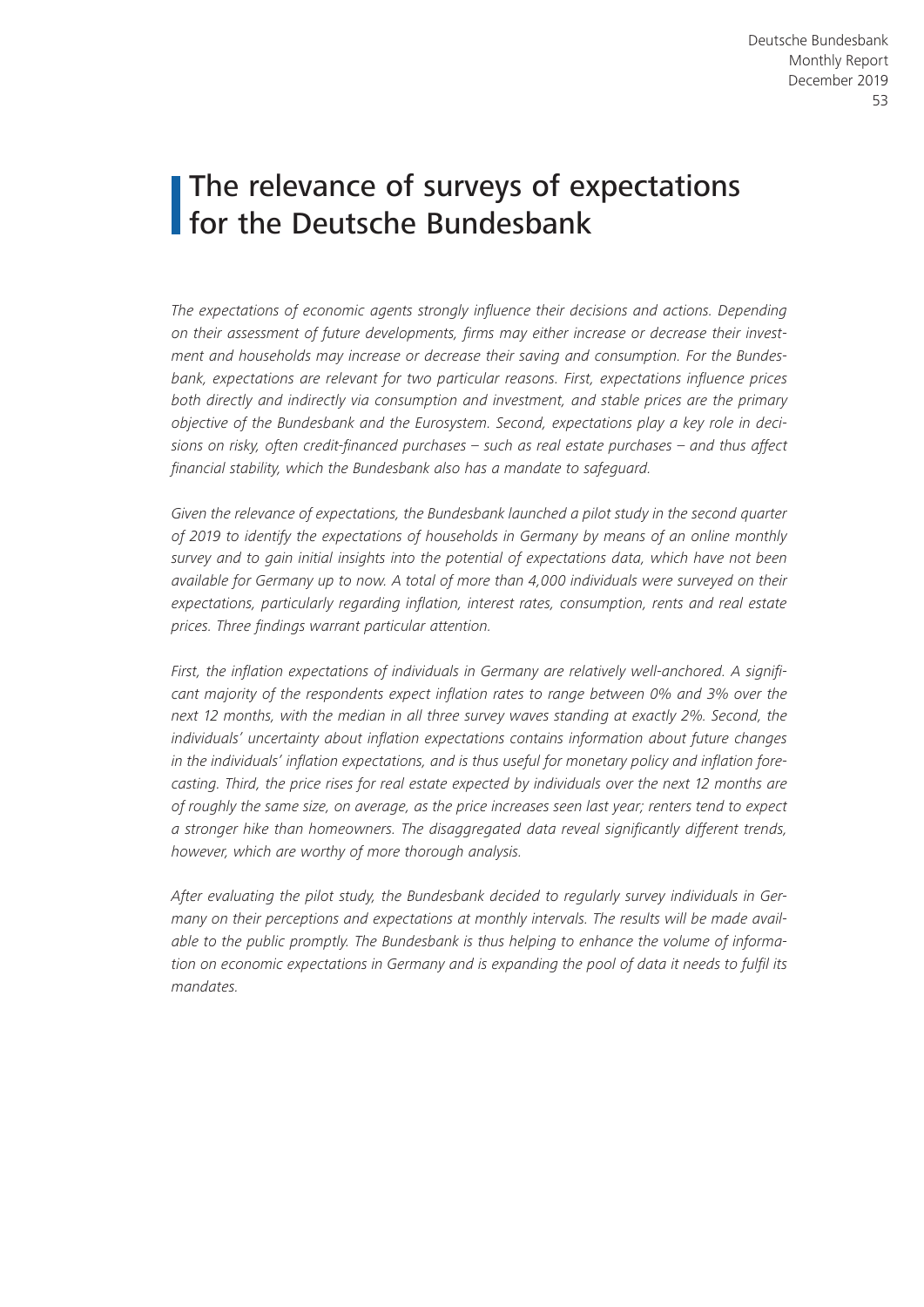### **I**Introduction

*Role and relevance of expectations* Expectations about future economic developments play a key role in all economic decisions – from purchases of seasonal goods, with their strong price fluctuations, to acquisitions of durable consumer goods, right down to billioneuro investment decisions of multinational firms. Yet the expectations of households and firms influence not just their own decisions, but also macroeconomic developments. If all agents are expecting prices to increase strongly, many of them will bring forward planned purchases as long as those prices have not yet risen too sharply. This increased demand will usually lead to rising prices – the expectations are self-fulfilling in this scenario.

Expectations also carry weight for the Bundesbank in each of its five core business areas – monetary policy, financial stability, banking supervision, payments and cash management.

Expectations of movements in interest rates and real estate prices affect the willingness to buy a property or take out a real estate loan. These expectations thus have an impact on the stability of the financial system generally, and potentially also on the stability of individual banks. And expectations have an effect on price developments and influence the effectiveness of monetary policy measures. It is no surprise, then, that central banks have recently shown greater interest in gaining a more precise understanding of how households form expectations.1 Another reason for this is that central banks, like those of the Eurosystem, are ascribing increasing importance to their forward-looking communication, known as forward guidance.<sup>2</sup>

*Existing shortcomings of surveys on household expectations and Bundesbank pilot survey*

Given that measures of expectations are such an important input for monetary policy, data on household expectations in Germany are surprisingly scarce.3 This shortcoming prompted the Bundesbank to recently launch a pilot study for a comprehensive household survey on expectations, in order to explore the potential of

such data for its own ongoing work as well as for basic research. The Bundesbank Online Pilot Survey on Consumer Expectations in Germany was carried out between April and June 2019 in three consecutive survey waves (the survey concept is outlined in the box on pp. 55f.). It covered various main topics. Insights of particular interest for monetary policy are the level of the expected inflation rate, its distribution across individuals, the evolution of the inflation expectation over time, and the uncertainty that each person surveyed individually ascribes to inflation developments. Other points of interest are the differences between the expectations of households and those of professional market players, the determinants of expectation formation, and the relationships between households' inflation expectations and their patterns of consumption and saving. The questions of particular relevance to financial stability relate to household expectations about the development of rents, real estate prices and interest rates, as well as the inputs into these expectations. These data can provide indications of imminent abrupt price corrections and hence of risk stemming from real estate loans.

This article outlines the methodology and selected results of the pilot survey. While considering issues of data quality, it assesses the relevance of the results achieved in view of the academic research and taking particular account of the Bundesbank's tasks, before concluding with an outlook for the Bundesbank's intended use of expectations data.

<sup>1</sup> There have been a host of recent speeches on this topic by high-ranking central bank figures, including Benoît Coeuré on 11 July 2019, Luis de Guindos on 27 August 2019, and François Villeroy de Galhau and Jens Weidmann on 26 September 2019.

<sup>2</sup> See the speech given by Jens Weidmann on 2 May 2018. 3 There is one prominent survey on expectations, conducted on behalf of the European Commission. This survey includes both qualitative and quantitative information on inflation expectations. See the European Commission website: [https://ec.europa.eu/info/business-economy-euro/](https://ec.europa.eu/info/business-economy-euro/indicators-statistics/economic-databases/business-and-consumer-surveys_en) [indicators-statistics/economic-databases/business-and-](https://ec.europa.eu/info/business-economy-euro/indicators-statistics/economic-databases/business-and-consumer-surveys_en)

[consumer-surveys\\_en](https://ec.europa.eu/info/business-economy-euro/indicators-statistics/economic-databases/business-and-consumer-surveys_en). The microdata from the quantitative information are not available to the public, however. Furthermore, recent research has found that more comprehensive household surveys may deliver further valuable information which can aid work in central banks; see Coibion et al. (2018) and the sources cited therein.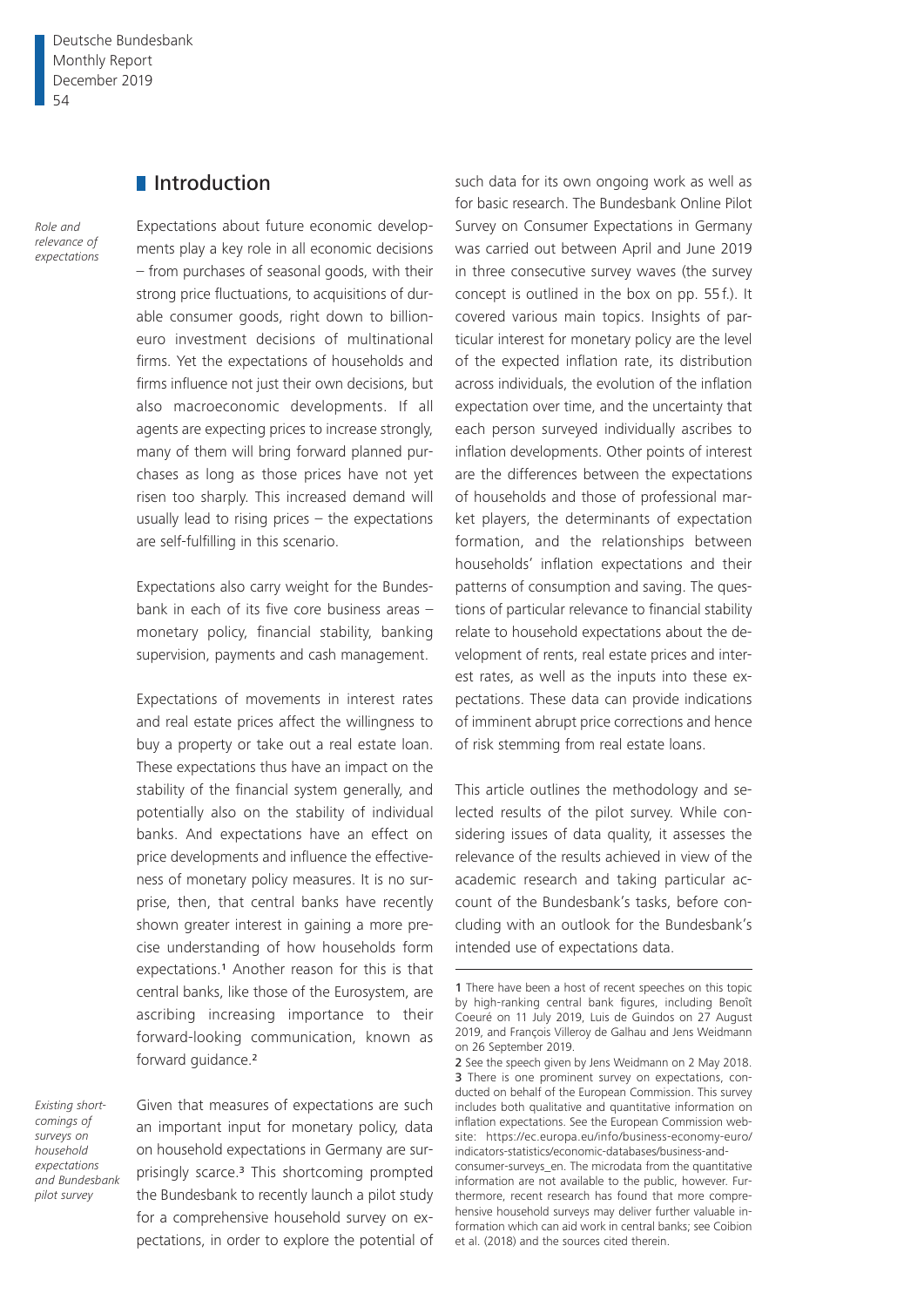# Survey concept of the Bundesbank Online Pilot Survey on Consumer Expectations in Germany

In the Bundesbank Online Pilot Survey on Consumer Expectations, approximately 2,000 individuals were surveyed via the internet in each of three successive waves, resulting in more than 6,000 responses. A portion of the respondents were surveyed multiple times, meaning that 4,000 respondents were included in the survey. Conducting the survey online ensures short field periods, quick data processing and thus a high survey frequency. However, population coverage and sampling present certain challenges, particularly in contrast to personal (face-to-face) interviews. The target population of the survey was individuals aged 16 and older living in Germany with internet access. The survey was conducted by forsa using its online panel, which is recruited entirely offline (forsa. omninet). Respondents are recruited by telephone during a forsa.omniTel survey, which is based on a representative sample of the German- speaking population aged 14 and older. The advantage of offline recruitment via telephone is that the online survey then also includes individuals who do not spend a significant amount of time on the internet and, in contrast to panels recruited online excludes individuals who only participate in (online) surveys for financial incentives. This allows distortionary effects in the form of a selection bias to be reduced to a good degree and a representative sample of the German online population to be obtained. The table on p. 56 provides an overview of the methodological framework of the Bundesbank pilot survey.

The questionnaires of the Bundesbank pilot survey consist of a set of core questions and varying question modules that were proposed by the Bundesbank as well as internal and external researchers. These questionnaires focus on surveying expectations and corresponding control variables in order to gain insights into the expectation formation process.<sup>1</sup>

The questions regarding consumer expectations are detailed and take into account a number of measurements as well as the experiences and recommendations from other studies. Questions on inflation expectations are asked in qualitative form (direction of inflation changes), quantitative form (point estimate of inflation expectations) and probabilistic form (evaluation of likelihoods of inflation being within specific ranges). The same applies to the questions on the expected development of real estate prices. Expectations regarding rents and interest rate developments, including rates on mortgages and savings accounts, are analysed in qualitative and quantitative form. A purely qualitative approach is taken to surveying expectations regarding general economic developments, particularly unemployment.

Distortion of survey results due to refusals and break-offs  $-$  known as non-response bias – can to some extent be corrected by means of weighting. The Bundesbank survey contains only limited information on the individuals who refuse to participate in the survey. However, by comparing the demographic characteristics of the respondents with those of the target population, weights can be constructed for each surveyed individual. For this survey, the weights were chosen in such a way that the marginal distributions of age, gender, education and region correspond to the data of the forsa.omniTel omnibus survey representative of the German (online) population aged 14 and older.<sup>2</sup>

<sup>1</sup> The questionnaires are available on the web page of the Bundesbank Online Pilot Survey on Consumer Expectations; see [https://www.bundesbank.de/en/](https://www.bundesbank.de/en/bundesbank/research/pilot-survey-on-consumer-expectations) [bundesbank/research/pilot-survey-on-consumer](https://www.bundesbank.de/en/bundesbank/research/pilot-survey-on-consumer-expectations)expectations.

<sup>2</sup> A more in-depth account and assessment of the methodology and data quality will be published as part of a technical paper in the first quarter of 2020.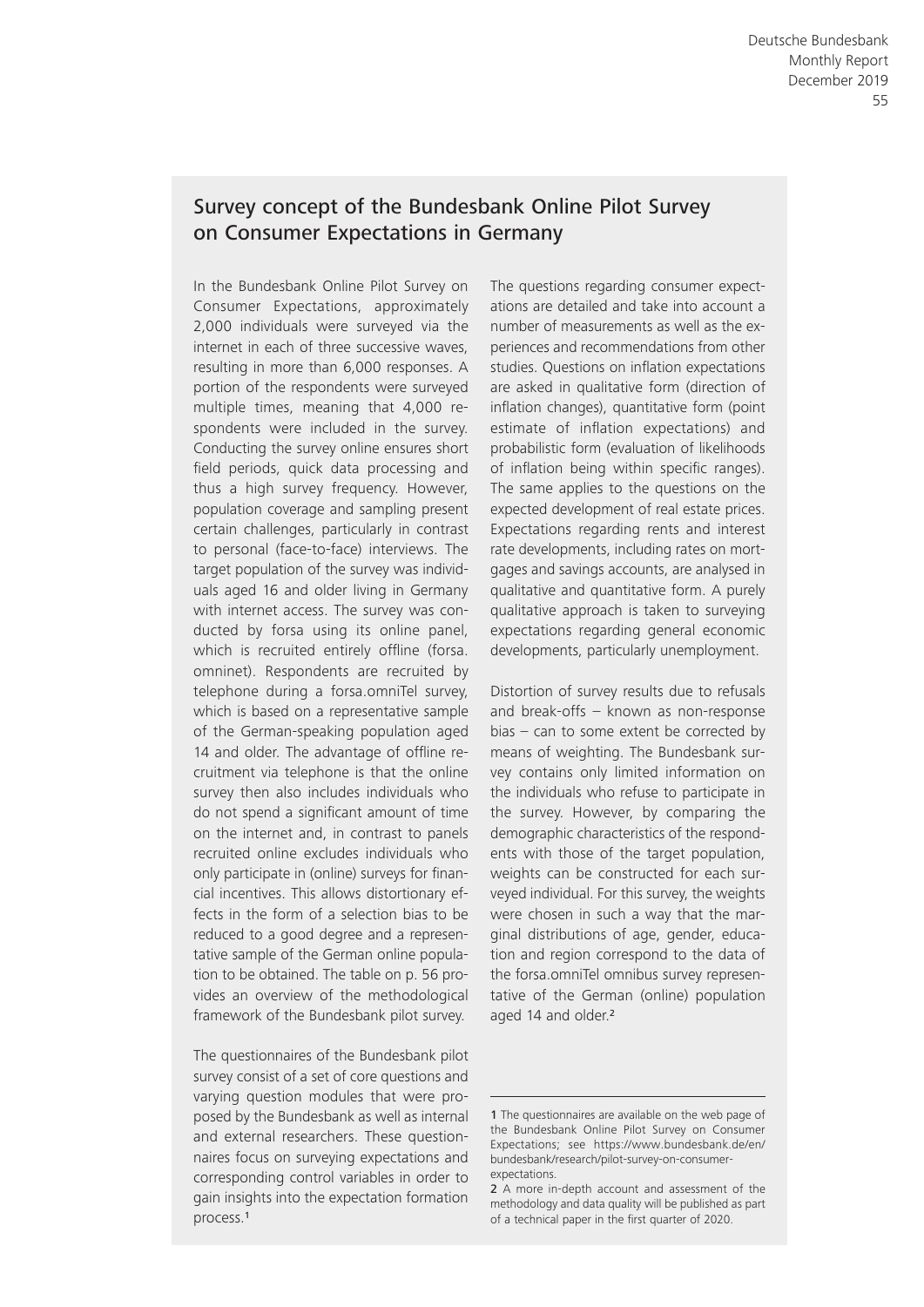### Overview of methodological framework

| Geographical scope                                                                                                                                                                                                              | Germany                                                                                                                                                                                                                                                                                                                                                                                                   |  |  |  |
|---------------------------------------------------------------------------------------------------------------------------------------------------------------------------------------------------------------------------------|-----------------------------------------------------------------------------------------------------------------------------------------------------------------------------------------------------------------------------------------------------------------------------------------------------------------------------------------------------------------------------------------------------------|--|--|--|
| Target population                                                                                                                                                                                                               | Individuals aged 16 and older with internet access                                                                                                                                                                                                                                                                                                                                                        |  |  |  |
| Survey company                                                                                                                                                                                                                  | forsa                                                                                                                                                                                                                                                                                                                                                                                                     |  |  |  |
| Sampling frame                                                                                                                                                                                                                  | forsa.omninet panel, offline recruitment via forsa.omniTel                                                                                                                                                                                                                                                                                                                                                |  |  |  |
| Sample                                                                                                                                                                                                                          | 6,652 observations in three waves<br>Wave 1: 2,009; wave 2: 2,052; wave 3: 2,591                                                                                                                                                                                                                                                                                                                          |  |  |  |
| Panel design                                                                                                                                                                                                                    | 1,617 observations from 539 respondents in three waves<br>2,994 observations from 1,497 respondents in two waves<br>2,041 observations from 2,041 respondents in one wave                                                                                                                                                                                                                                 |  |  |  |
| Reference period                                                                                                                                                                                                                | April to June 2019                                                                                                                                                                                                                                                                                                                                                                                        |  |  |  |
| Questionnaire                                                                                                                                                                                                                   | Developed by the Bundesbank and external researchers using some questions from<br>international surveys on consumer expectations; 28 questions in total, 13 core<br>questions and a varying number of specific questions, as well as:<br>- sociodemographic and feedback questions;<br>- paradata captured automatically by forsa;<br>- experiments and sample splits integrated into the questionnaires. |  |  |  |
| Fieldwork                                                                                                                                                                                                                       | Standalone survey, not part of a forsa omnibus survey; wave duration: 9 to 15 days;<br>average survey duration: 18 minutes                                                                                                                                                                                                                                                                                |  |  |  |
| Fieldwork period                                                                                                                                                                                                                | Wave 1: 30 April to 8 May 2019<br>Wave 2: 29 May to 10 June 2019<br>Wave 3: 19 June to 3 July 2019                                                                                                                                                                                                                                                                                                        |  |  |  |
| Pretest                                                                                                                                                                                                                         | Among Bundesbank employees: approx. 450 respondents<br>Conducted by forsa before wave 1: approx. 50 respondents<br>Conducted by forsa before wave 2: approx. 40 respondents<br>Conducted by forsa before wave 3: approx. 50 respondents                                                                                                                                                                   |  |  |  |
| Contact strategy                                                                                                                                                                                                                | Recruitment for the forsa.omninet panel via telephone; invitation to participate in the<br>Bundesbank Online Pilot Survey via email, no differentiation in invitation text between<br>panel and non-panel respondents                                                                                                                                                                                     |  |  |  |
| Survey method                                                                                                                                                                                                                   | Computer-assisted web interviewing (CAWI); no option of returning to previous<br>question and correcting responses; soft prompt: "Don't know" response displayed<br>after respondent clicks on "Proceed" without having answered the question; not<br>possible to proceed to next question without giving a response                                                                                      |  |  |  |
| Participation incentives                                                                                                                                                                                                        | 100 bonus points in the forsa reward system                                                                                                                                                                                                                                                                                                                                                               |  |  |  |
| Survey language                                                                                                                                                                                                                 | German                                                                                                                                                                                                                                                                                                                                                                                                    |  |  |  |
| Aids used during survey                                                                                                                                                                                                         | Respondents can use aids to assist in answering the questions; information on which<br>aids were used is collected via the feedback channel                                                                                                                                                                                                                                                               |  |  |  |
| Response rate                                                                                                                                                                                                                   | Response rate 1 per American Association for Public Opinion Research (AAPOR)<br>definition:1<br>Wave 1: 59.7%<br>Wave 2: 58.9%<br>Wave 3: 62.5%                                                                                                                                                                                                                                                           |  |  |  |
| Weighting                                                                                                                                                                                                                       | Post-stratification weightings for age, gender, region and education based on the<br>forsa.omniTel target population; no weight trimming                                                                                                                                                                                                                                                                  |  |  |  |
| Linguistic editing and consistency<br>checks                                                                                                                                                                                    | Post-survey consistency checks, minor edits relating to coding of missing values by<br>forsa                                                                                                                                                                                                                                                                                                              |  |  |  |
| 1 The AAPOR response rate 1 is defined as the number of complete interviews divided by the total number of possible inter-<br>views (sum of complete interviews, partial interviews and non-interviews).<br>Deutsche Bundesbank |                                                                                                                                                                                                                                                                                                                                                                                                           |  |  |  |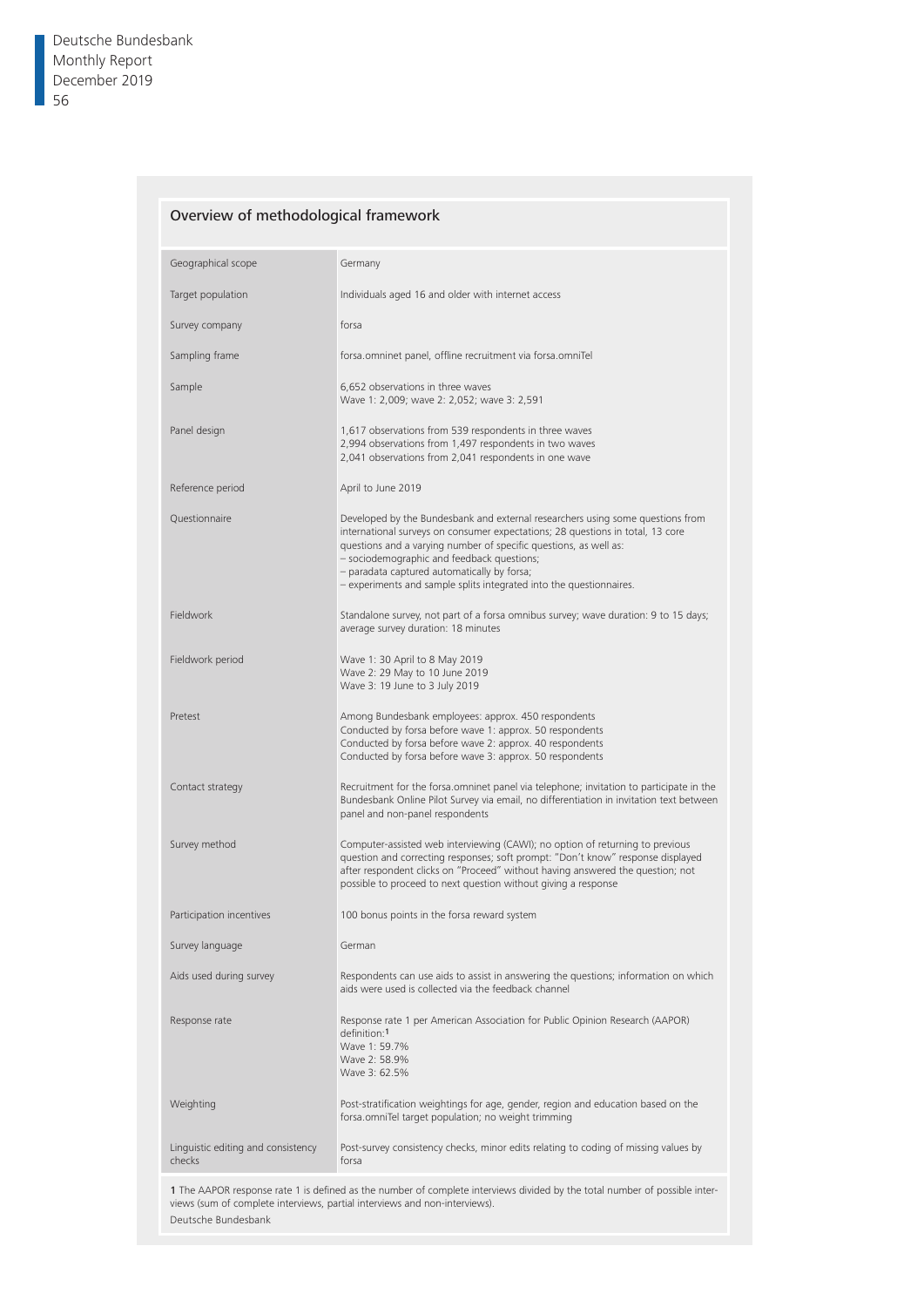

al places outside the range from 0 to 3 are rounded to whole numbers. This affects 2.9% of the data included. Calculations are based on inflation expectations within the interval -12% to +12%. Deutsche Bundesbank

### Insights for monetary policy and central bank communication

*The majority of those surveyed expect inflation rates between 0% and 3%, the median is 2%*

More than 60% of surveyed individuals in Germany expect inflation to increase over the next 12 months in all three of the survey months from April to June 2019. Asked about the level of inflation over the next 12 months, the majority of individuals said they anticipated an inflation rate between 0% and 3% (see the above chart). Only a few individuals expect very high inflation or sharply negative inflation rates, in other words high deflation. The median, i.e. the value that splits respondents into two equally sized groups with high and low inflation expectations respectively, is exactly 2% in all three waves.

A comparison with the predictions of professional forecasters, whose forecasts ranged between 1.2% and 2.5% in the period of the survey,4 makes it clear that the majority of those surveyed in the Bundesbank Online Pilot Survey have largely comparable expectations. And the Bundesbank Online Pilot Survey also delivers comparable and very plausible results compared to other household surveys (see the box on pp. 58 f.).

Previous research has established that past experiences influence inflation expectations,5 and the analysis based on the Bundesbank Online Pilot Survey supports and adds to these findings. A case in point are the expectations of individuals who lived in East Germany prior to reunification. They expect a higher inflation rate than people who lived in West Germany before reunification. They are also more likely to expect inflation to increase. This difference can be related to the experience of a sudden rise of inflation in East Germany right after reunification.<sup>6</sup>

Other patterns in the Bundesbank Online Pilot Survey data also confirm insights from previous research. An analysis of various sociodemographic groups shows that men are less likely to expect inflation to rise, and generally expect inflation to be lower than women do. Individuals with a higher level of education, homeowners and people in full-time employment also tend to have relatively lower inflation expectations.

*Disagreement by population group*

<sup>4</sup> The highest and lowest figures in the CPI forecast in the Consensus Economics forecast for Germany for March 2020, which was conducted in March 2019.

<sup>5</sup> Malmendier and Nagel (2016) document cohort effects in inflation expectations and link them to inflation experienced over the individuals' respective lifetimes. 6 See Goldfayn-Frank and Wohlfart (2019).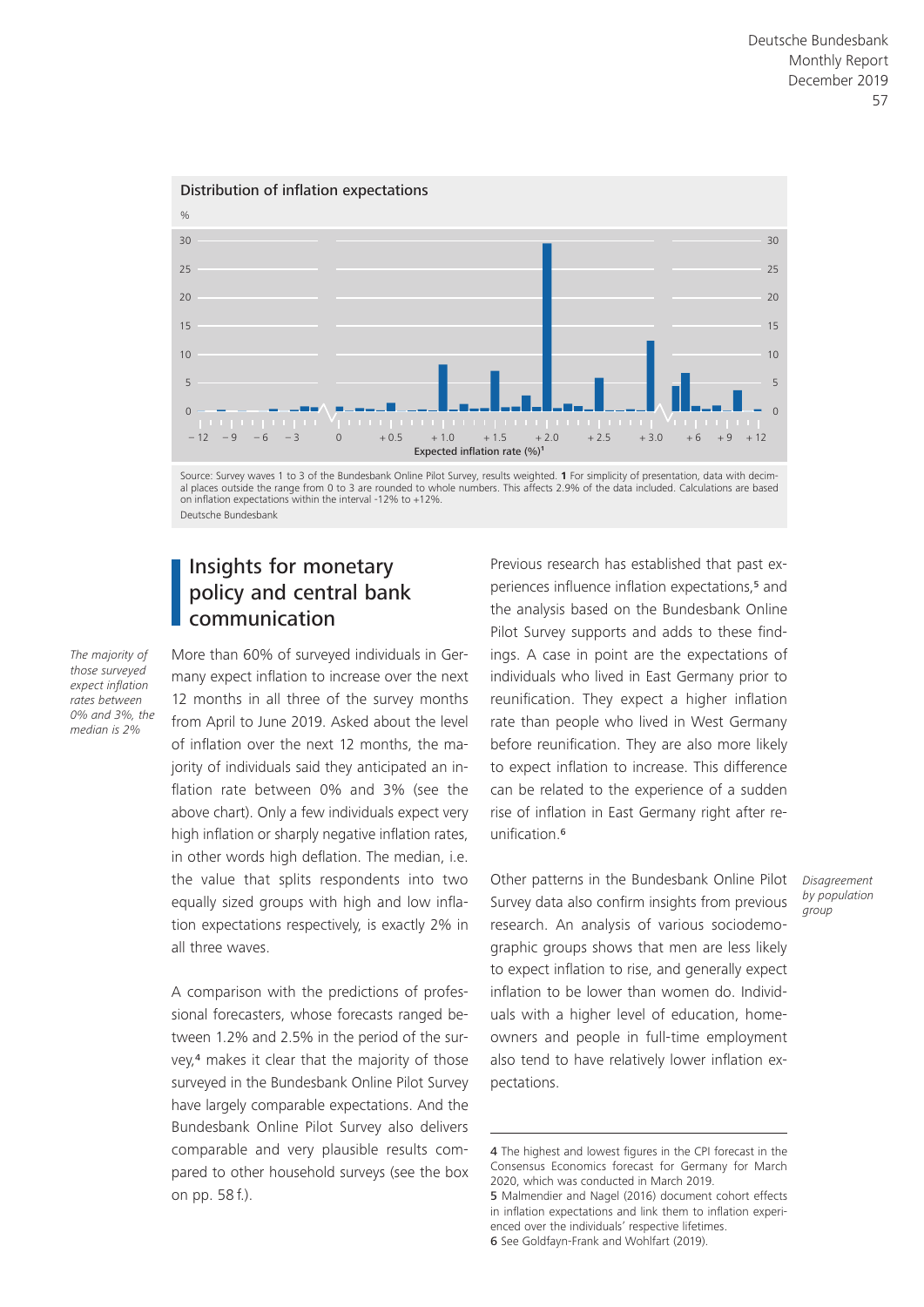# A comparison of the results of the Bundesbank Online Pilot Survey with existing surveys

Some of the statistics that are used to describe the expectations of households and individuals are based on mean or average values. These are highly sensitive to distortions from unusual responses – a phenomenon known as outliers. This proves problematic, especially in those questions where respondents are asked to provide a point estimate of how they expect inflation or prices in the residential real estate market to develop. Such questions are known to elicit extreme values from a low number of respondents. In the literature, it is thus common practice to remove extreme outliers before analysing expectations. For inflation expectations, only those observations occurring in the interval of -12% and +12% are usually analysed.1 This box compares the results of the Bundesbank Online Pilot Survey, particularly the percentage of

outliers, with the results from other surveys on household expectations – notably the New York Fed Survey of Consumer Expectations, on the one hand, and the consumer survey on behalf of the European Commission, on the other hand, which is conducted in Germany by the market research institution GfK.<sup>2</sup>

If inflation expectations of below -12% and above +12% are deemed outliers, the percentage occurring in the Bundesbank Online Pilot Survey (4.8%) is lower than in

2 See [https://www.newyorkfed.org/microeconomics/](https://www.newyorkfed.org/microeconomics/sce) [sce](https://www.newyorkfed.org/microeconomics/sce) and [https://ec.europa.eu/info/business-economy](https://ec.europa.eu/info/business-economy-euro/indicators-statistics/economic-databases/business-and-consumer-surveys_en)[euro/indicators-statistics/economic-databases/](https://ec.europa.eu/info/business-economy-euro/indicators-statistics/economic-databases/business-and-consumer-surveys_en) business-and-consumer-surveys\_en.



<sup>1</sup> See analyses based on the New York Fed Survey of Consumer Expectations. See also Van der Klaauw et al. (2008).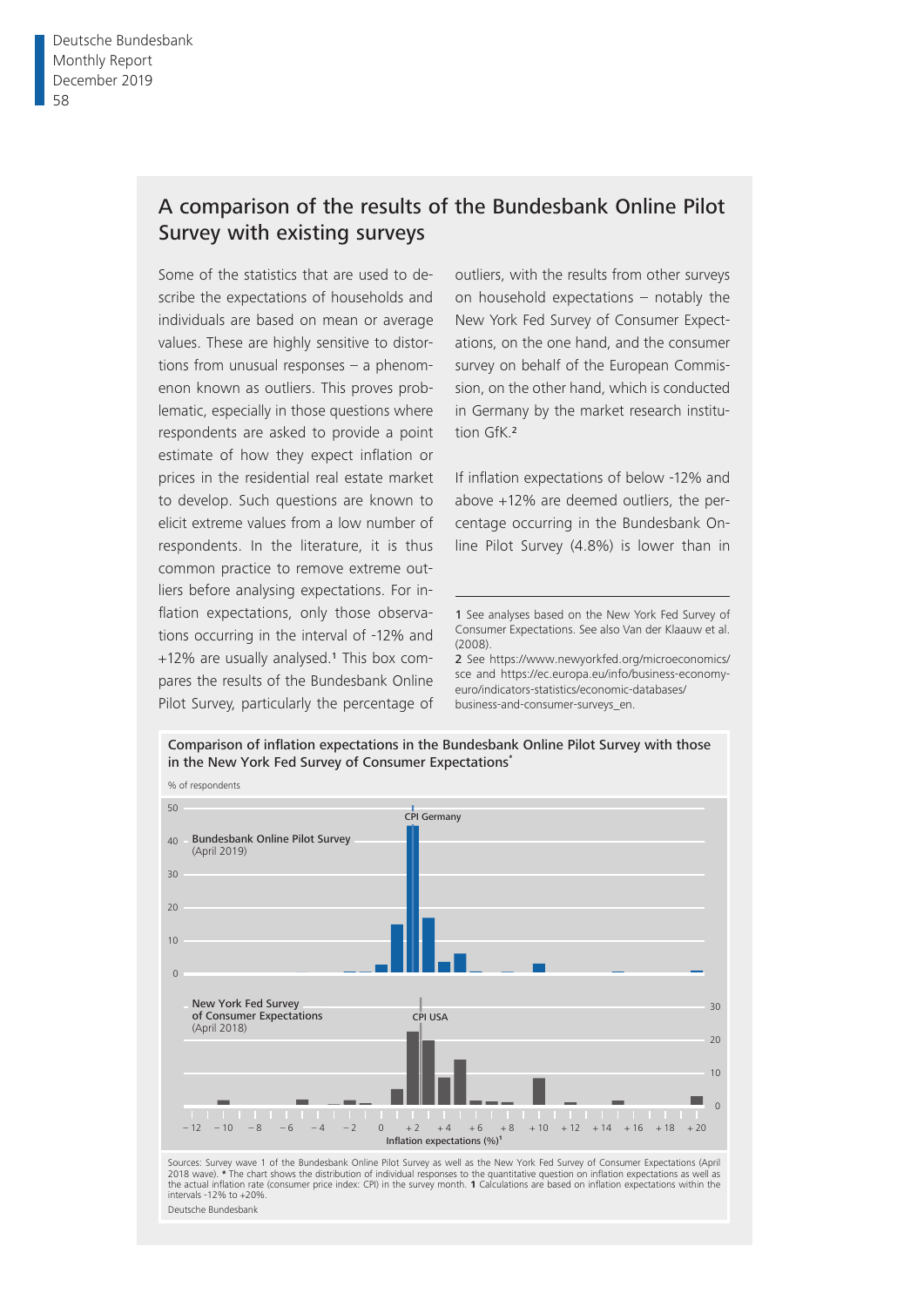both the US survey and that conducted by GfK (see the adjacent table).

The chart on p. 58 illustrates the distribution of responses in the first wave of the Bundesbank Online Pilot Survey (fieldwork in April 2019) compared to the responses in the New York Fed Survey of Consumer Expectations (fieldwork in April 2018). Given that both surveys followed a period of low and stable inflation rates and that inflation rates within those periods were very similar in Germany and in the US, it is noticeable that the Bundesbank data for German households are much more tightly distributed with flatter upper and lower tails.<sup>3</sup>

However, due to the low level of outliers, it is currently not possible to find reliable explanations for outlier values based on socio-

### It is also interesting that individuals with higher income tend to expect lower inflation rates (see the chart on p. 60). This effect could be related to differences in experienced inflation: different consumption bundles could mean that lowincome households experience higher inflation than high-income households.<sup>7</sup>

Not only the level of inflation expectations but also disagreement about expected inflation matter for monetary policy. The degree of disagreement and how it develops over time may have an important impact on monetary policy transmission, as a current study shows.<sup>8</sup> As an example, the upper chart on p. 61 shows the average expected inflation rate by income group (above or below the median) in the upper panel, and disagreement about expected inflation rates<sup>9</sup> in the lower panel. Not only do individuals with an income above the median exhibit lower inflation expectations than people with lower income, their predictions of future inflation are also more similar to each other.

#### Inflation expectation outliers  $$ a comparison

| Survey                                                                | GfK             | <b>Bundesbank</b><br>Online Pilot<br>Survey |
|-----------------------------------------------------------------------|-----------------|---------------------------------------------|
| Period                                                                | April-June 2016 | April-June 2019                             |
| Method                                                                | CATI            | CAWI                                        |
| Formulation                                                           | Price           | Inflation rate                              |
| Mean                                                                  | 4.5             | 3.4                                         |
| Standard deviation                                                    | 7.2             | 7.6                                         |
| Outlier in %<br>$\left( \left. < -12\% \right. \right)$ and $>12\%$ ) | 5.5             | 4.8                                         |
| Prices expected<br>to decline,<br>% of respondents                    | 09              | 3.8                                         |
| Number                                                                |                 |                                             |
| of observations                                                       | 2,794           | 6,448                                       |

Sources: GfK EURO BUS (GfK), Bundesbank Online Pilot Survey, all figures weighted. Deutsche Bundesbank

demographic characteristics. 3 Observations with responses expecting inflation rates of below -12% and above +20% are not included.

# Inflation expectations and individual uncertainty

Another important aspect of inflation expectations is individual uncertainty about the level of expected inflation. In this context, the question arises as to whether higher uncertainty about future inflation is associated with a willingness to revise subjective inflation expectations. In order to assess the question of how certain individuals are about their inflation expectations and to what degree individuals who are especially uncertain revise their expectations

*Higher individual uncertainty about future inflation associated with greater revisions of expectations*

<sup>7</sup> See Kaplan and Schulhofer-Wohl (2017) and D'Acunto et al. (2019a). Besides different patterns in terms of experience and consumption, the literature also cites differences in information reception and processing as potential explanations. See, inter alia, D'Acunto et al. (2019b).

<sup>8</sup> See Falck et al. (2019). However, longer time series are needed for an in-depth study of the relationship between disagreement about inflation among households and the transmission of monetary policy.

<sup>9</sup> Here and in the following, disagreement in terms of the responses of different individuals with a lower (higher) income is measured by the standard deviation.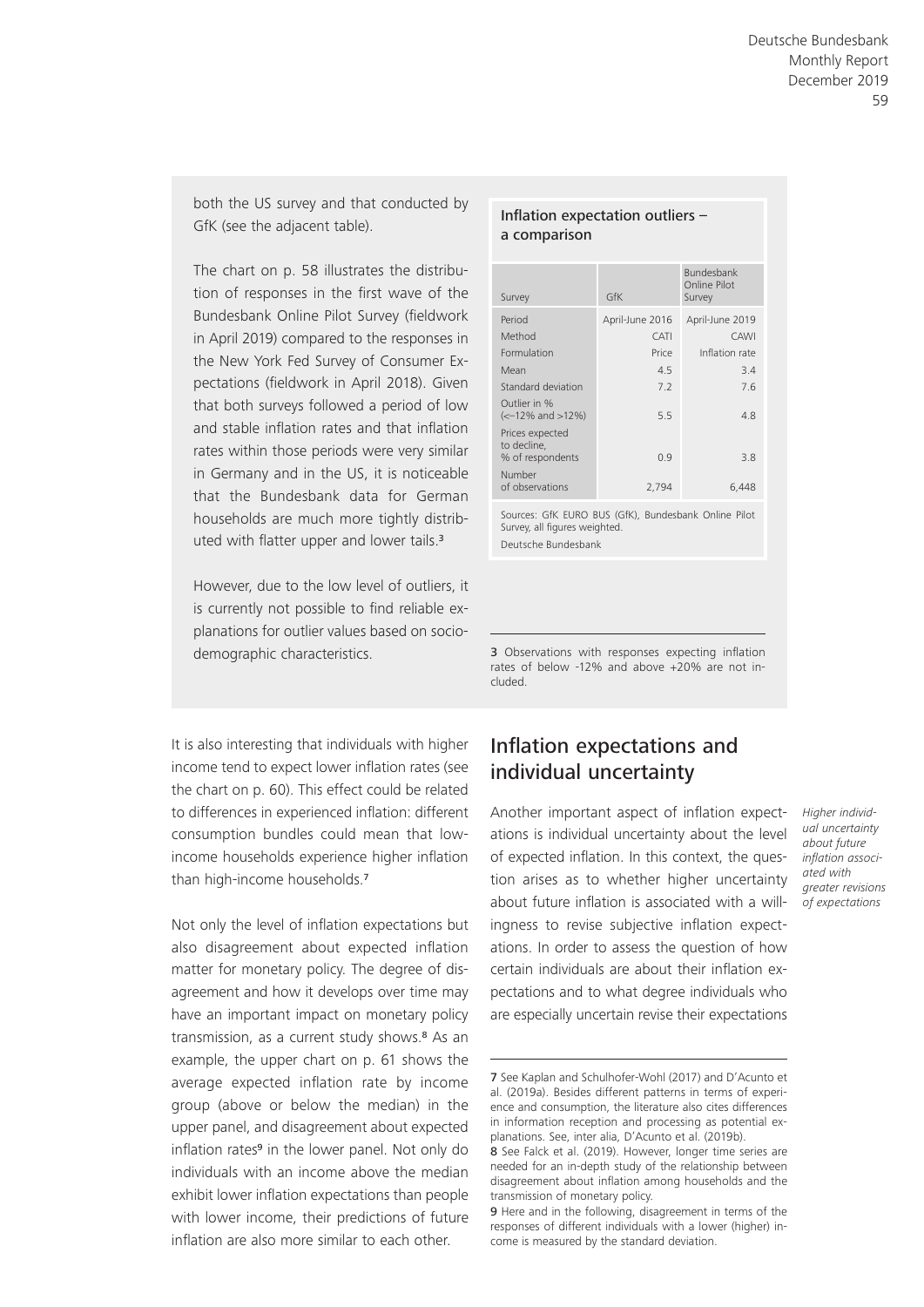

Deutsche Bundesbank

over time, the Bundesbank Online Pilot Survey includes a question on the subjective probability distribution of the expected inflation rate.<sup>10</sup>

People who expect higher inflation rates as well as those who expect negative inflation rates tend to be more uncertain about their inflation forecasts (see the bottom chart on p. 61).<sup>11</sup>

In the pilot survey, the differences in subjective uncertainty levels and in the levels of expected inflation have significant effects on people's adjustments of their expectations. Using the panel dimension of the dataset, we find that individuals with higher uncertainty about future inflation rates are significantly more likely to revise their inflation forecast from one month to the next. People who expect moderate inflation (in a range between 0% and 3%) tend, on average, to adjust their expectations slightly downwards, and those who expect negative inflation also tend to revise their expectations downwards; individuals who expect higher inflation rates, meanwhile, tend to change their expectations strongly upwards.

*Central bank communication can help reduce uncertainty*

Central banks usually prefer inflation expectations to remain as stable as possible at around the monetary policy target rate of inflation because as long as this is the case, changes to the

policy rate set by the central bank are passed through directly to the real interest rate that applies to investment and consumption. Abrupt changes in individual inflation expectations could signal a de-anchoring of inflation from the monetary policy target rate, which would hinder monetary policy transmission and which the central bank would try to counteract by means of communication.12 Data from the Bundesbank Online Pilot Survey were used to make two major findings in this regard. First, Coibion, D'Acunto, Gorodnichenko and Weber show that additional information can reduce individual uncertainty about inflation expectations. Second, Conrad and Glas show that people who do not predominantly use classic media channels such as newspapers and television or radio news to access information about monetary policy tend to be particularly uncertain (see the chart on p. 64).<sup>13</sup> This second finding supports the Bundesbank's decision to communi-

<sup>10</sup> Respondents were asked to assess the probability of future inflation scenarios by allocating 100 points across the inflation scenarios presented.

<sup>11</sup> This phenomenon is not unique to Germany nor indeed to households: Afrouzi and Veldkamp (2019) register similar results for firms' expectations.

<sup>12</sup> The impact which central bank communication can have on households' inflation expectations is demonstrated, inter alia, by Lamla and Vinogradov (2019); De Haan and Sturm (2019); Binder (2017).

<sup>13</sup> See presentations by Weber and Conrad at the Bundesbank-Banque de France Joint Conference on Household Expectations and Coibion et al. (2019).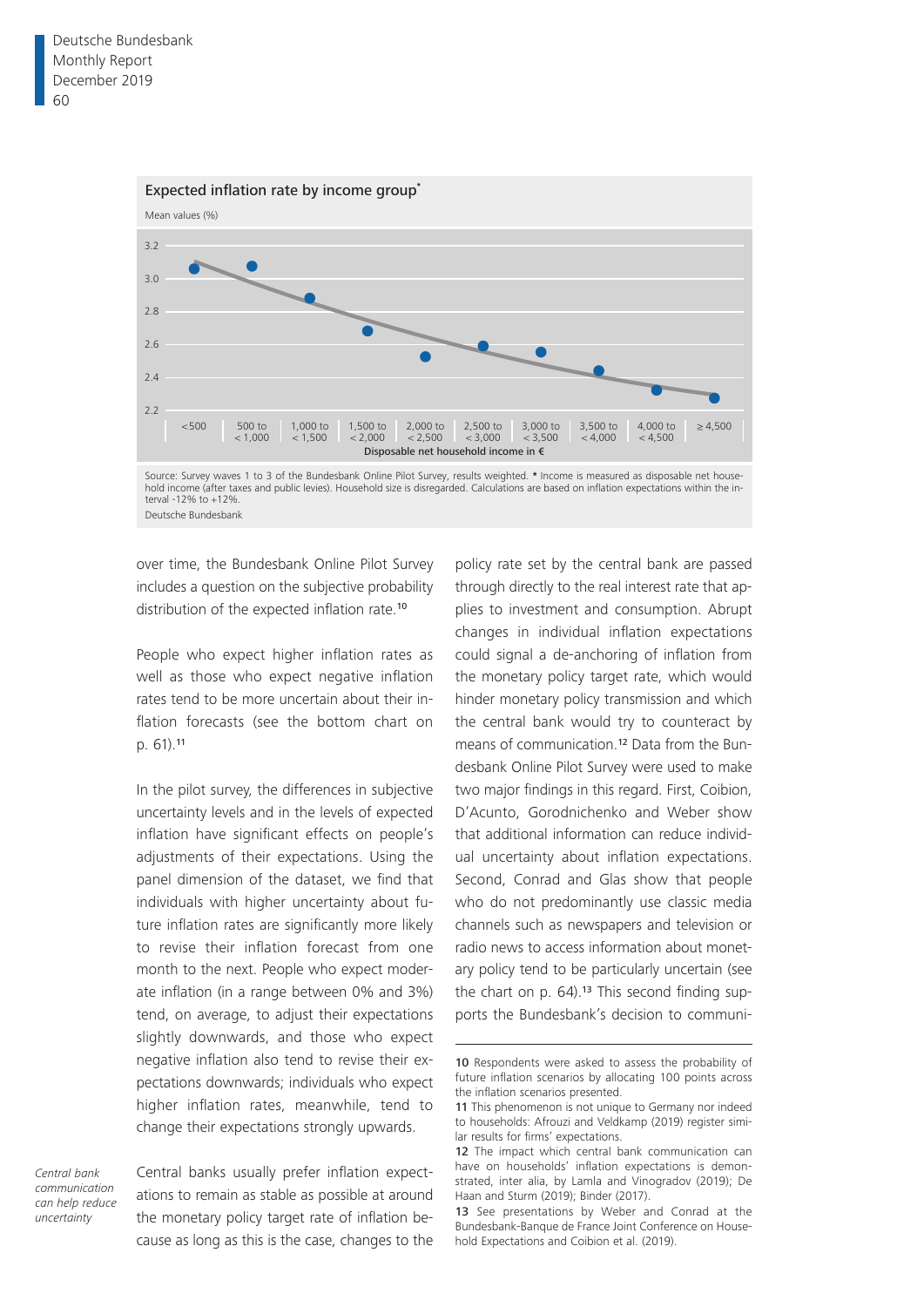cate more via social media, in addition to other channels. Further research findings were presented at a conference on household expectations organised jointly by the Bundesbank and the Banque de France (see the box on p. 62 f.).

Given the importance of firmly anchored inflation expectations for monetary policy, central banks could use prompt, high-quality time series on inflation expectations and the uncertainty surrounding them as a valuable source of information.

# Inflation expectations and intended consumption and saving

*People expecting higher inflation say they will save less*

Another key aspect for central banks is the relationship between inflation expectations and intended saving and consumption. In theory, households with higher inflation expectations ought to display a lower propensity to save because – all other things being equal – these households are expecting real interest rates to generate lower returns on savings. An analysis of the survey results does indeed show that individuals who are expecting inflation to rise are significantly more likely to save less than other people. Furthermore, people who expect a higher rate of inflation are more likely to plan to increase their spending on durable consumer goods over the next 12 months in comparison to the previous year. And for individuals who expect interest rates to go down, the planned saving rate drops – which is also in keeping with the theory.

These results corroborate earlier studies based, amongst others, on the Bundesbank's Panel on household finances (PHF) study.14 What they mainly suggest, though, is that the general public do understand basic economic concepts and incorporate their expectations into their consumption and saving behaviour.

In conclusion, the Bundesbank Online Pilot Survey demonstrates that household inflation ex-



Source: Survey waves 1 to 3 of the Bundesbank Online Pilot Survey, results weighted. **\*** Income is measured as disposable net household income (after taxes and public levies). Allocation to low or high income is based on value of the median. Household size is disregarded. Calculations are based on inflation expectations within the interval -12% to +12%. **1** Point estimate, measured as mean. **2** Point estimate, measured as standard deviation from the mean. Deutsche Bundesbank

#### Expected inflation rate and uncertainty

Uncertainty measured as standard deviation in %**<sup>1</sup>**



Source: Survey waves 2 and 3 of the Bundesbank Online Pilot Survey, results weighted. **1** Shown as the standard deviation of individual probabilistic distribution to inflation expectations. **2** The expected inflation rate is based on the point estimate. Calculations are based on inflation expectations within the interval -12% bis +12%. Deutsche Bundesbank

pectations in Germany are mostly moderate, with more than two-thirds of respondents expecting inflation to fall within a range of 0% to 3%. Significant discrepancies do exist, how-

<sup>14</sup> See Crump and Nghiem (2015); Dräger and Nghiem (2018); Marek (2017).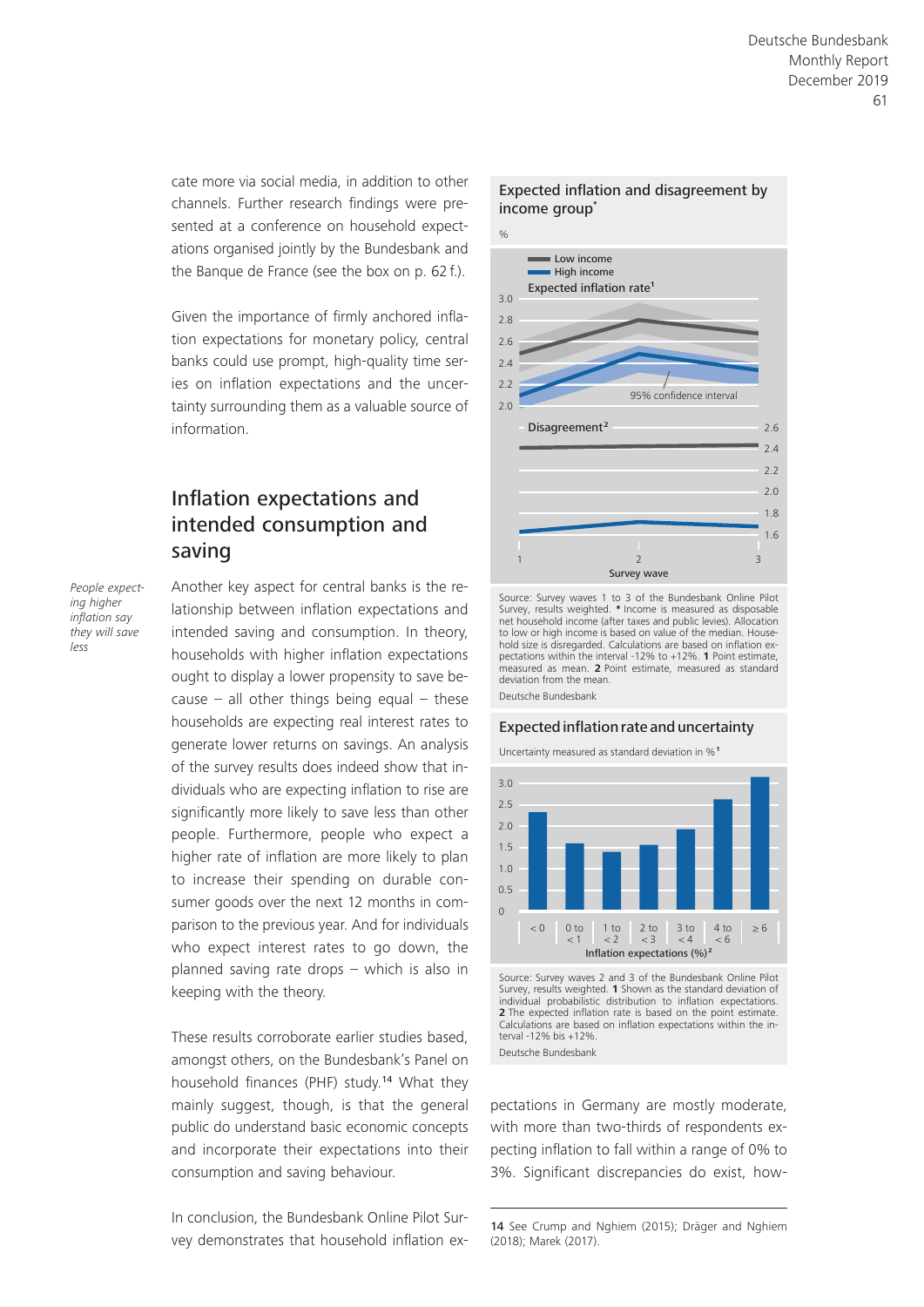# Insights from the Bundesbank and Banque de France Joint Conference on Household Expectations

At the conference held from 26 to 28 September this year on the topic of household expectations, researchers shared findings which could be of significance for monetary policy, financial stability policy and the communications strategy of the Bundesbank. Amongst other sources, scientific findings from the Bundesbank's Online Pilot Survey on Consumer Expectations in Germany were presented. A selection of the insights from the conference is outlined below.<sup>1</sup>

#### Insights on monetary policy

The reason for monetary policy's keen focus on inflation expectations is that, in an environment of virtually fixed short-term nominal interest rates, they are the only remaining way to influence real interest rates.<sup>2</sup> Inflation expectations have an effect on household consumption, firms' investment and pricing behaviour and workers' wage demands. When seeking to ascertain causal relationships between inflation expectations and behaviour, researchers are increasingly employing randomised controlled trials, whereby only some of the study participants receive certain pieces of information. This makes it possible to investigate how that information affects expectation formation and actions.<sup>3</sup>

Bottone and Rosolia (2019) find that in Italy firms adjust their inflation expectations on the basis of monetary policy decisions. With regard to the behaviour of firms when inflation expectations are higher, Coibion, Gorodnichenko and Kumar (2018) find, on the basis of data for New Zealand, increases in employment and investment and no change in prices and wages. Coibion, Gorodnichenko and Ropele (2018), how-

ever, identify declines in employment and investment plus increases in prices based on data for Italy.<sup>4</sup>

Households in Germany do not behave in line with Neo-Fisherian theory, that is to say, they do not expect that an interest rate rise would lead to a higher inflation rate. This is the finding of Bachmann, Born, Sims and Weber, based on questions posed as part of the Bundesbank Online Pilot Survey. Nor, for the most part, are any Neo-Fisherites to be found in sub-groups of the survey respondents; rather, the established theory according to which interest rate rises bring about decreases in inflation is borne out in the survey data.<sup>5</sup>

#### Insights on financial stability

Renters expect significantly stronger increases in house prices than homeowners, since they form their expectations based on different sources of information. This is the finding of Kindermann, Le Blanc, Piazzesi and Schneider from analyses of Bundesbank data (PHF study and Online Pilot Survey) as well as from a model with learning agents. Their research found that individual house price expectations can largely be ex-

<sup>1</sup> The conference programme and all the presentations are available online at [https://www.bundesbank.de/](https://www.bundesbank.de/de/bundesbank/forschung/konferenzen/joint-conference-on-household-expectations-794662) de/bundesbank/forschung/konferenzen/joint[conference-on-household-expectations-794662](https://www.bundesbank.de/de/bundesbank/forschung/konferenzen/joint-conference-on-household-expectations-794662) 2 For economic decisions, the relevant interest rate is

the perceived real interest rate:  $r_t = i_t - E_t$  ( $\pi_{t+1}$ ). If the nominal interest rate  $i_t$  is fixed, inflation expectations  $E_t$  ( $\pi_{t+1}$ ) determine – according to the Fisher equation – the real interest rate.

<sup>3</sup> See keynote speech by Coibion (University of Texas at Austin).

<sup>4</sup> See poster presentation by Rosolia (Banca d'Italia) and keynote speech by Coibion (University of Texas at Austin).

<sup>5</sup> See presentation by Born (Frankfurt School; using data from the Bundesbank Online Pilot Survey).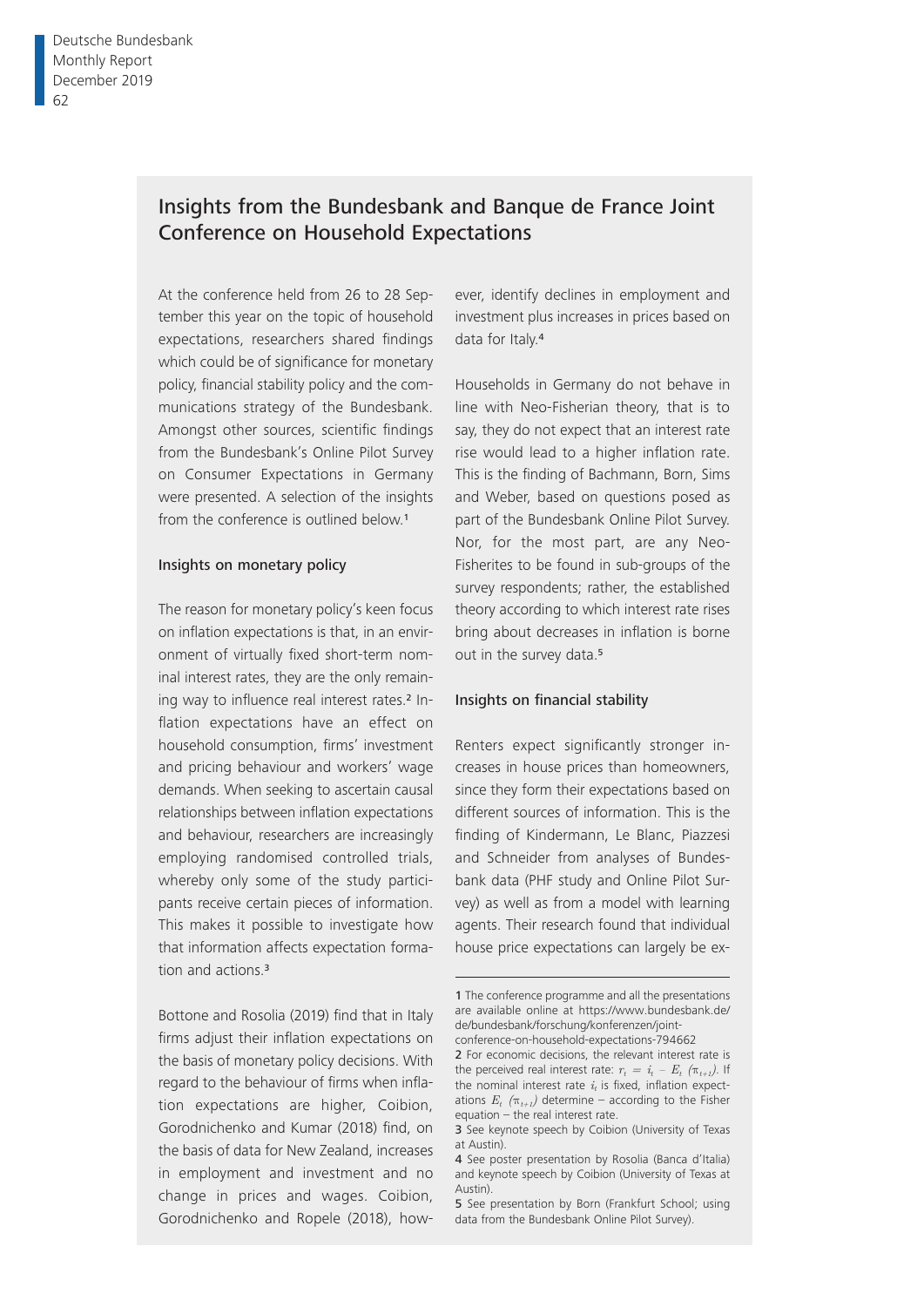plained by housing status (renter or owner) and by previous house price growth in the respondent's region.<sup>6</sup>

Household expectations influence purchasing behaviour and can help to explain house price cycles. Drawing on data from the Bundesbank Online Pilot Survey, Abbassi and Beutel investigate the role expectations and in particular heterogeneities in expectations play in the development of house prices and rents. Ludwig, Mankart, Quintana, Vellekoop and Wiederholt examine similar questions using data from De Nederlandsche Bank, and also add data from the Bundesbank Online Pilot Survey.<sup>7</sup>

Households become accustomed to house price increases and extrapolate previous house price increases into future expectations. In doing so, they underestimate the persistence in the longer term, meaning they underestimate the characteristic of house prices reverting to an average rate of growth. This is the finding of Gosselin, Khan and Verstraete (2019) on the basis of a representative household survey in Canada; they observe that excessive real estate price expectations can lead to very strong boombust cycles in house prices. Combined with real estate loans, this can give rise to financial stability risk.<sup>8</sup>

#### Insights on central bank communication

Simple central bank messages impact strongly on household expectations. The more extensive the messages are, the blunter their effect becomes. This is the finding of several studies based on data from the United States. Respondents who were provided with simple messages – the latest realised inflation rate, the central bank's inflation target or inflation forecast  $$ subsequently adjusted their inflation expectation significantly towards more plausible values. Other respondents were presented with the latest FOMC statement or a press article on the most recent monetary policy decision as "information treatment". The response to the press article was the weakest compared with the other information listed here. However, the adjustment of inflation expectations is only short-lived. Significant effects are no longer recognisable after six months. The same finding is made in a laboratory experiment in which multiple respondents form their expectations based on certain central bank information, resulting in actual values in the laboratory for interest rates, income and inflation – in this experiment, simple central bank information stabilises interest rate expectations most effectively.<sup>9</sup>

Individuals in Germany primarily use classic media to obtain information on monetary policy. The older, the more educated and the wealthier people are, the more this holds true. People who use classic media (radio, television, newspapers or their websites) have significantly lower inflation expectations, lower forecast errors and lower uncertainty regarding future inflation.<sup>10</sup>

<sup>6</sup> See keynote speech by Piazzesi (Stanford University; using data from the Bundesbank Online Pilot Survey). 7 See presentation by Beutel (Deutsche Bundesbank; using data from the Bundesbank Online Pilot Survey) and poster presentation by Mankart (Deutsche Bundesbank; using data from the Bundesbank Online Pilot Survey).

<sup>8</sup> See poster presentation by Verstraete (Bank of Canada).

<sup>9</sup> See keynote speech by Coibion (University of Texas at Austin) and presentation by Petersen (Simon Fraser University).

<sup>10</sup> See poster presentation by Conrad (Heidelberg University; using data from the Bundesbank Online Pilot Survey).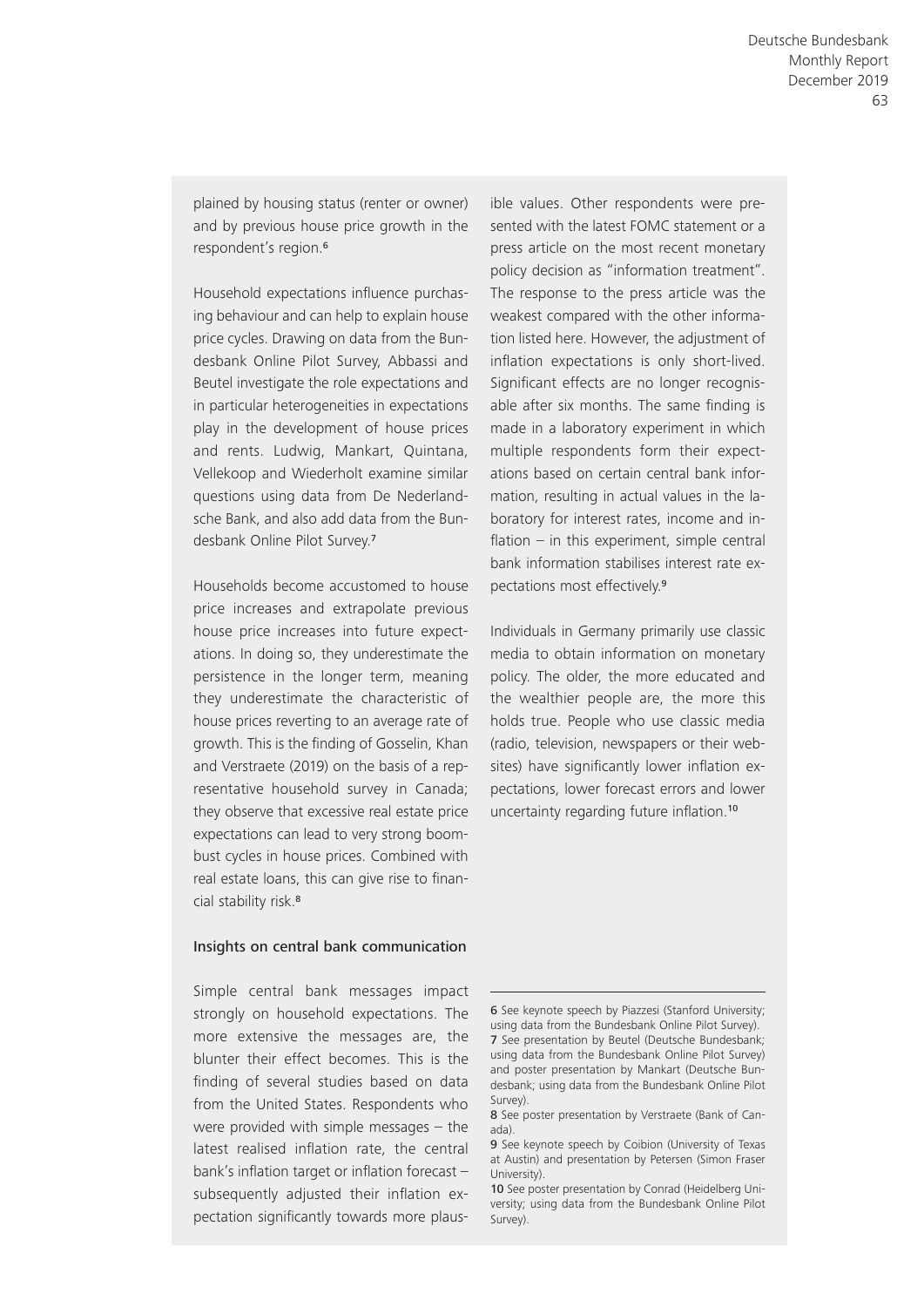

Source: Survey wave 3 of the Bundesbank Online Pilot Survey, results weighted. **1** Measured as the standard deviation of the individual distribution on the basis of the probabilistic question on inflation expectations. Deutsche Bundesbank

ever, between the different population groups in terms of inflation expectations, disagreement over inflation expectations and individual uncertainty about inflation expectations. Collecting and analysing these measures promises to deliver valuable insights for the Bundesbank.

### **I** Insights for financial stability

*In the household sector, real estate is the largest asset item and the main risk to financial stability* Real estate is usually the most valuable asset a household owns and, for most households, real estate ownership requires taking on substantial debt. Consequently, purchasing a house or flat is a major decision for many households. Expectations of how rents and private residential real estate prices will develop play a key role in households' decisions to buy, and thus have an impact on actual property prices.<sup>15</sup> Property prices have risen sharply across much of Germany in recent years. The Bundesbank is keeping a close eye on this, not least in light of the lessons learned from real estate price developments in the United States at the time of the financial crisis in 2007. Many studies find evidence to suggest that excessive expectations surrounding future rent and price developments were one of the root causes of the US residential real estate market boom and the subsequent real estate crisis in the 2000s.<sup>16</sup>

Data on households' expectations of price developments in the residential real estate market allow differences between expectations and actual price developments to be identified. The Bundesbank Online Pilot Survey therefore contains several questions about the real estate market and, thanks to its good regional coverage, allows such gaps to be identified for individual Federal states or even districts.17 Overall, the Bundesbank Online Pilot Survey covered respondents from 398 of the 401 districts in Germany. The geographical coverage is particularly important because the significant increase in prices in the market for private residential real estate is no longer confined to urban areas, but is spilling over to districts far away from metropolitan areas.<sup>18</sup>

### Expectations about the future growth of real estate prices

*Just over one-third of all respondents expect significant increase in real estate prices*

As in the case of inflation expectations, the Bundesbank Online Pilot Survey works with different types of questions to also examine expectations about real estate prices. All types of questions concern the expected development of real estate prices over the next 12 months in the region of the respective respondent. In the first question, survey participants are asked to state their expectations about real estate prices on a five-point scale ranging from "decrease significantly" to "increase significantly" (see the table on p. 65). Based on this question, around 80% of all respondents in each of the three survey waves expect prices to increase. Around 35% expect even expect real estate prices to increase significantly, whereas fewer than 1%

<sup>15</sup> See, for example, Abildgren et al. (2018); Armona et al. (2019); Burnside et al. (2016); Case et al. (2015).

<sup>16</sup> See Adam et al. (2011); Case et al. (2015); Clark and Coggin (2011); Piazzesi and Schneider (2009); Towbin and Weber (2015). For a number of years, expectations surrounding rent and real estate price developments in the United States far outstripped actual rent and price developments.

<sup>17</sup> Here and in the following, the term "district" is used as an abbreviation to cover districts and district-free major cities.

<sup>18</sup> See Deutsche Bundesbank (2019a), pp. 53-55.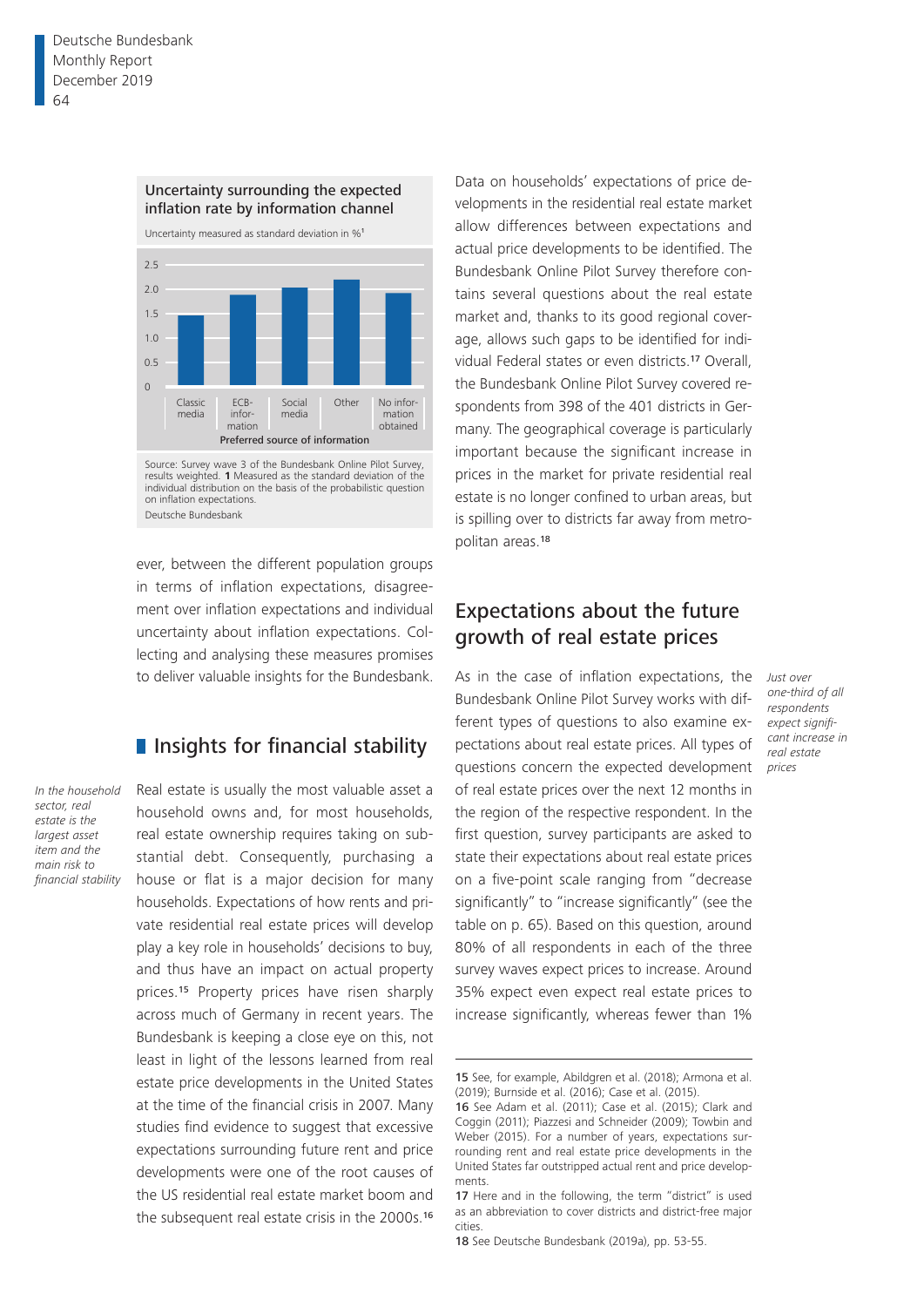expect prices to decrease. Strong regional differences were found in expectations about how prices in the market for real estate will develop going forward. The chart on p. 66 shows the percentage of respondents at the Federal state level who expect prices to increase significantly.19 This percentage is lowest in Saarland, Saxony-Anhalt and Thuringia, at around only 20%.20 The values for Bavaria (43%), Brandenburg (45%) and Hamburg (47%) are significantly higher. In Berlin, as many as 58% of respondents expect real estate prices to increase significantly. A similar picture emerges when the expectations about the future development of real estate prices are aggregated on the basis of the characteristics of the individual districts. The table on p. 66 shows that more individuals in urban districts expect real estate prices to increase significantly than in rural districts.21 This is consistent with the different price trends observed in recent years. Real estate prices in urban districts have risen more strongly in the last few years than in rural districts, with the strongest price increases recorded for major cities.<sup>22</sup> However, driving this pattern, the settlement structure plays a less important role than demographic and economic developments in the respective districts. Irrespective of whether they live in urban or rural districts, the percentage of respondents expecting a significant price increase is considerably higher in growing than in non-growing districts.<sup>23</sup>

In addition, more renters than homeowners expect a significant price increase.<sup>24</sup> Making a distinction between renters and homeowners is key to understanding the regional differences in real estate price expectations. As a rule, the share of renters in urban districts is greater than in rural districts.25 Thus, part of the higher house price expectations in cities is attributable to the greater share of renter households there, who, on average, have higher home price expectations than homeowners.

#### Individual assessment of the development of real estate prices

Qualitative assessment

| Wave         | Decrease<br>signifi-<br>cantly | Decrease<br>slightly | Stay<br>roughly<br>the<br>same | Increase<br>slightly | Increase<br>signifi-<br>cantly |
|--------------|--------------------------------|----------------------|--------------------------------|----------------------|--------------------------------|
| Wave 1       | 0.4                            | 7.0                  | 18.2                           | 43.5                 | 35.9                           |
| Wave 2       | 0.3                            | 7.4                  | 16.6                           | 46.4                 | 34.3                           |
| Wave 3       | 04                             | 1.8                  | 16.8                           | 45.9                 | 35.1                           |
| AlI<br>waves | 0.4                            | 7.0                  | 17.2                           | 45.3                 | 35.1                           |

Source: Survey waves 1 to 3 of the Bundesbank Online Pilot Survey, results weighted. Deutsche Bundesbank

Distribution of real estate price expectations

It is reasonable to assume, that when forming *Across Germany,*  real estate price expectations, individuals take their bearings at least partly from past price developments in their environment. However, the results presented above so far say little about

*a 5.9% increase in real estate prices is expected over a 12-month period*

<sup>19</sup> The small sample size does not ensure data are representative at the Federal state level.

<sup>20</sup> Generally speaking, the percentage shares are low for Federal states with a low population density. For data on population densities in Federal states, see Federal Statistical Office (2018).

<sup>21</sup> The classification of districts is based on the "district type" indicator devised by the Federal Institute for Research on Building, Urban Affairs and Spatial Development. Districts categorised as "urban district" and "district-free major city" were classified as urban districts and all other districts as rural districts; see Federal Institute for Research on Building, Urban Affairs and Spatial Development (2019a). 22 See Deutsche Bundesbank (2019a), pp. 53-55.

<sup>23</sup> The classification of districts is based on the indicator "Growing and shrinking of districts/district regions" devised by the Federal Institute for Research on Building, Urban Affairs and Spatial Development and on different demographic and economic indicators; see Federal Institute for Research on Building, Urban Affairs and Spatial Development (2018). Districts classified as "growing" or "growing at an above-average rate" were classified as growing districts, and all other districts as non-growing districts.

<sup>24</sup> This applies to all aggregation levels in the table on p. 66. The differences shown in this table are also statistically significant when controlling for income, education, gender, and Federal state.

<sup>25</sup> See Statistische Ämter des Bundes und der Länder (statistical offices of the Federation and the Länder) (2015), p. 18.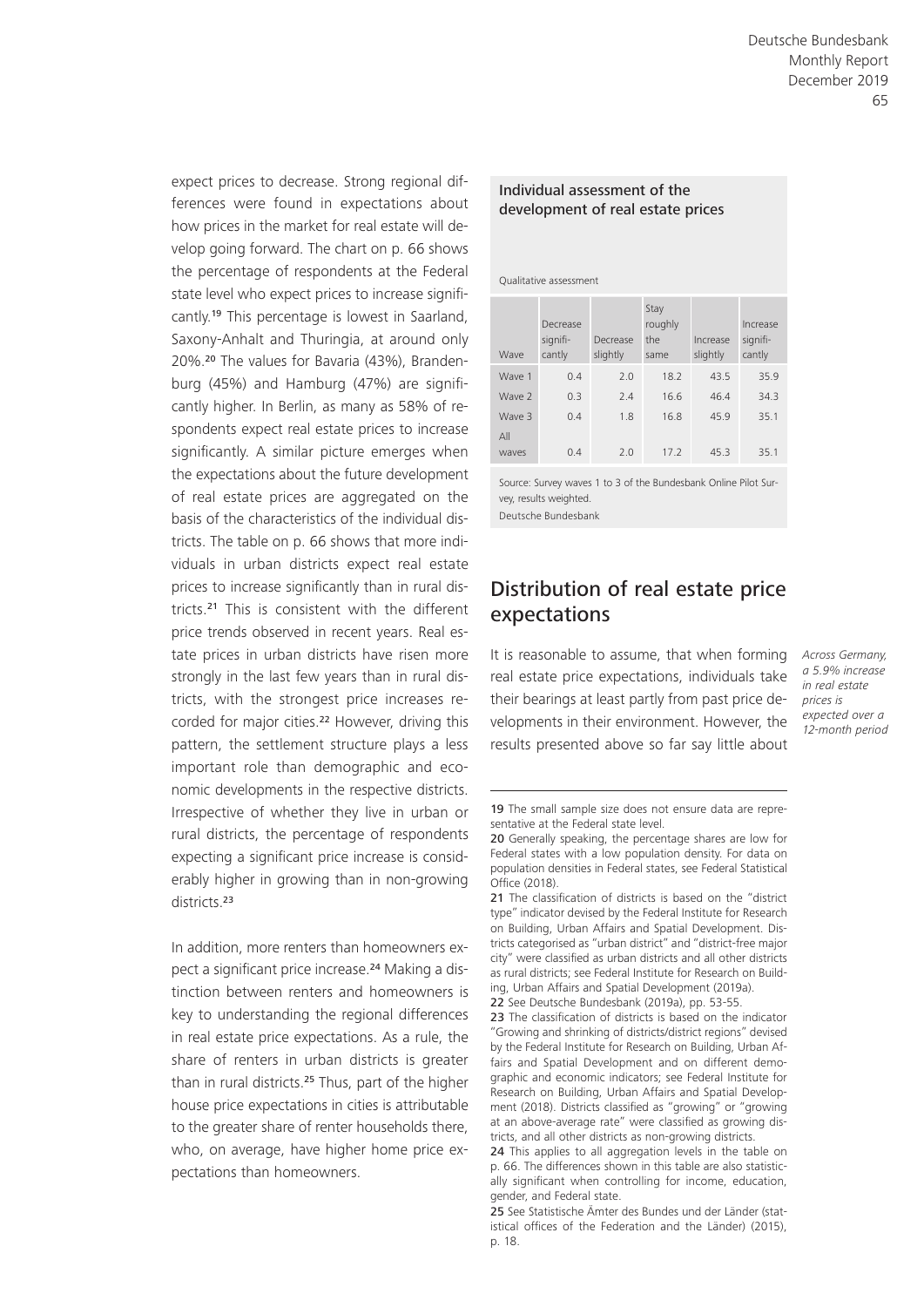Deutsche Bundesbank Monthly Report December 2019 66



Source: Survey waves 1 to 3 of the Bundesbank Online Pilot Survey, results weighted.

Deutsche Bundesbank

#### Percentage of respondents expecting house prices to increase significantly

| <b>District</b>                                                                                                | $All re-$<br>spondents                               | Renters                                            | Home-<br>owners                                      |
|----------------------------------------------------------------------------------------------------------------|------------------------------------------------------|----------------------------------------------------|------------------------------------------------------|
| All districts<br><b>Rural districts</b><br>non-growing<br>growing<br>Urban districts<br>non-growing<br>growing | 35.1<br>29.0<br>21.6<br>34.6<br>37.7<br>23.9<br>40.4 | 42.7<br>34.8<br>26.9<br>423<br>449<br>31.6<br>46.9 | 29.0<br>26.1<br>18.5<br>31.4<br>30.6<br>18.9<br>33.5 |
|                                                                                                                |                                                      |                                                    |                                                      |

Source: Survey waves 1 to 3 of the Bundesbank Online Pilot Survey, results weighted. Deutsche Bundesbank

whether real estate price expectations correspond with or overshoot past developments. For this reason, individuals participating in the Bundesbank Online Pilot Survey were also asked by what percentage they expect prices for real estate to rise or fall.

According to the responses to this question, individuals on a nationwide average expect prices to increase by 5.9% over the next 12 months. The median is of a similar magnitude, standing at 5%.26 These values are largely in line with past price developments in the real estate market.27 According to the house price index of the Federal Statistical Office, residential real estate prices likewise increased by 5.9% between October 2018 and September 2019. Individuals therefore expect, on average, prices to rise at the same rate as previous price increases.<sup>28</sup>

The chart on p. 67 shows the distribution of expectations regarding real estate price growth measured in percent. Although just under 25% of respondents expect prices to rise by 5%, the chart reveals a strong dispersion in the responses.29 Given the large differences in past price developments in the German market for private residential real estate, this dispersion is not surprising. The chart also shows that 89% of all responses fall within the range of price increases seen in Germany over the last five years; around 10% of all responses are above this range.

While individuals, on average, expect price growth to be in line with previous price increases, this does not apply at the disaggregate

27 See Deutsche Bundesbank (2019a), pp. 53-55.



<sup>26</sup> Both values are calculated using a weighted design. To prevent outliers from distorting the median, values on or below the 1st percentile and on or above the 99th percentile are left out of the calculation. This means that 68 responses (-5% or lower) and a further 82 responses (30% or higher) do not feed into the calculation. In total, 3.2% of the responses are excluded from the calculation. If the outliers are included in the calculation, the weighted average of the variable rises from 5.9% to 6.5%. The weighted median remains at 5%.

<sup>28</sup> See Federal Statistical Office (2019). Similar results are obtained when the respondents are asked to state the price development they expect, not as a percentage but as a change in euro amounts, as shown in Deutsche Bundesbank (2019b), pp. 47-48.

<sup>29</sup> The high share of respondents expecting an increase in real estate prices of 0% is due to the design of the online questionnaire. Respondents who, in response to the first question about real estate prices, stated they expect prices to stay roughly the same were not asked to express in percentage points their expectations about the future growth of real estate prices. Instead, the value of 0% was entered subsequently for these respondents.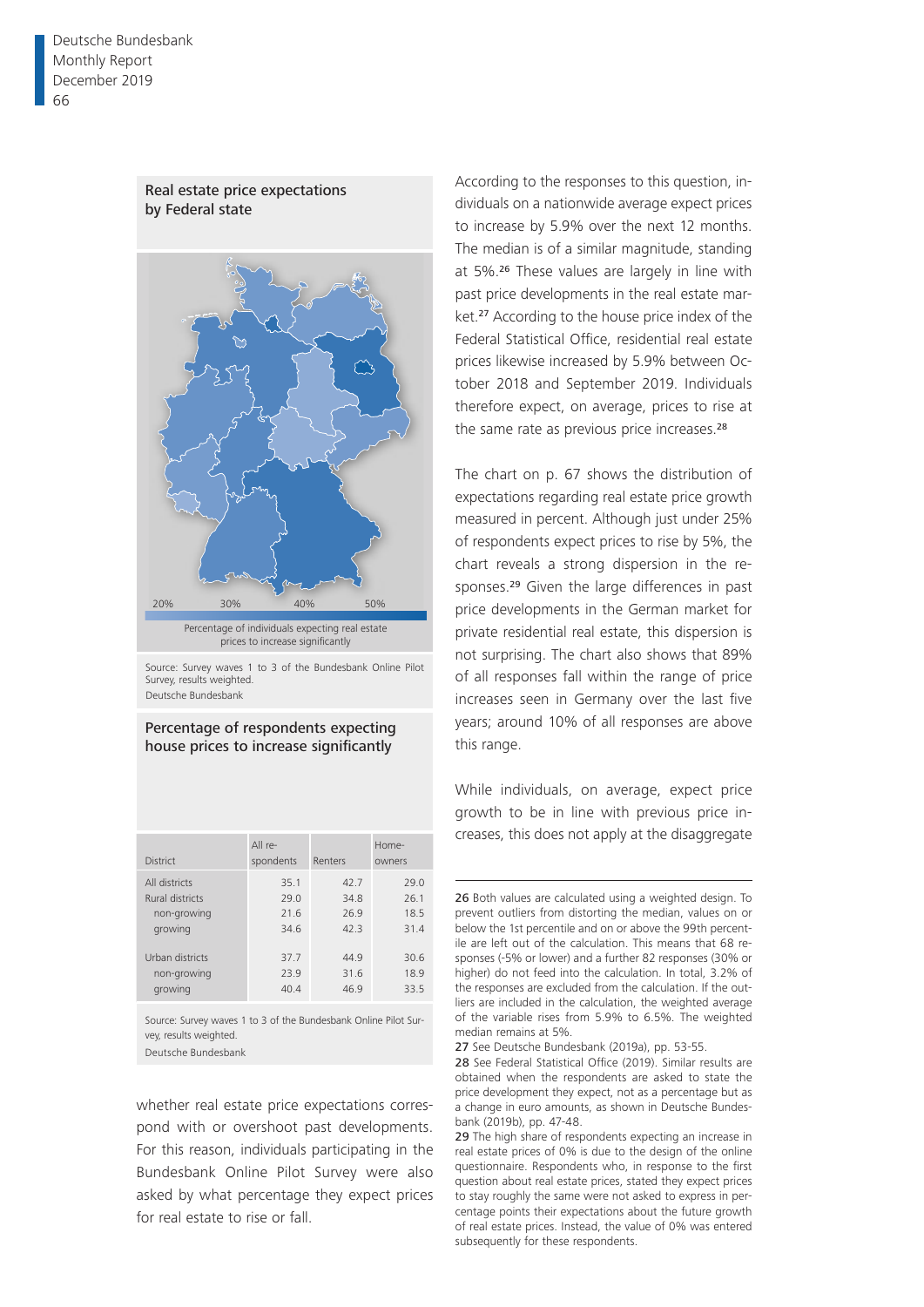Source: Survey waves 2 and 3 of the Bundesbank Online Pilot Survey, results weighted. Information on past real estate price growth – 4 – 2 0 + 2 + 4 + 6 + 8 + 10 + 12 + 14 + 16 + 18 + 20 + 22 + 24  $\Omega$ 5 10 15 20  $25$ 30 % Expected real estate price growth (%)**<sup>1</sup>** Breadth of real estate price growth in the last five years at district level



*Divergence in real estate price expectations at the regional level worth further consideration*

level of individual districts. The chart on p. 68 shows a comparison of expected and past real estate price developments. For the purposes of this comparison, all respondents were first of all ordered by how prices evolved over the last five years in the district of their primary residence. The blue line shows these past price developments, while the black line plots the real estate price growth expected by respondents. It is clear from this chart that individuals draw on past price developments when forming their expectations of future real estate prices. However, the chart also illustrates a significant divergence in expectations at the regional level: those respondents living in districts where price increases were high in the past tend to expect price increases to fall behind their previous levels. At the same time, those respondents who live in districts where price increases were low in the past tend to expect price increases to outstrip their previous levels. Only time will tell how far this finding should be regarded as a warning sign for excessive price expectations in regions that tend to be structurally weaker, or more as a sign of a regional equalisation of real estate price developments.

Looking at all these findings on financial stability in their entirety, real estate price developments and real estate price expectations can be seen to vary significantly depending on the region observed and household group surveyed. This insight is not new. In the global financial crisis, too, it was a subgroup of households and a subgroup of real estate that served as a catalyst for the crisis. Since then, policymakers and academics have been showing a greater interest in households' real estate decisions and their impact on financial stability. Their focus of interest lies, in particular, on factors that influence the formation of expectations surrounding price developments in the real estate market and on indicators that can be used to assess the risk of abrupt changes in the real estate market. The Bundesbank Online Pilot Survey provides initial evidence on both counts.

### **Dutlook**

At a time in which inflation expectations and central bank communication are playing an ever more prominent role and in which developments in the real estate market can become risks to financial stability, the Bundesbank is working to improve the volume of information underpinning its recommendations in these areas. By implementing the pilot survey on household expectations in Germany, the Bundesbank has taken a first step towards filling a data gap for Germany. In so doing, it is contributing to the analysis of household expectations

*Larger and more precise dataset on expectations required*

#### Distribution of real estate price expectations**\***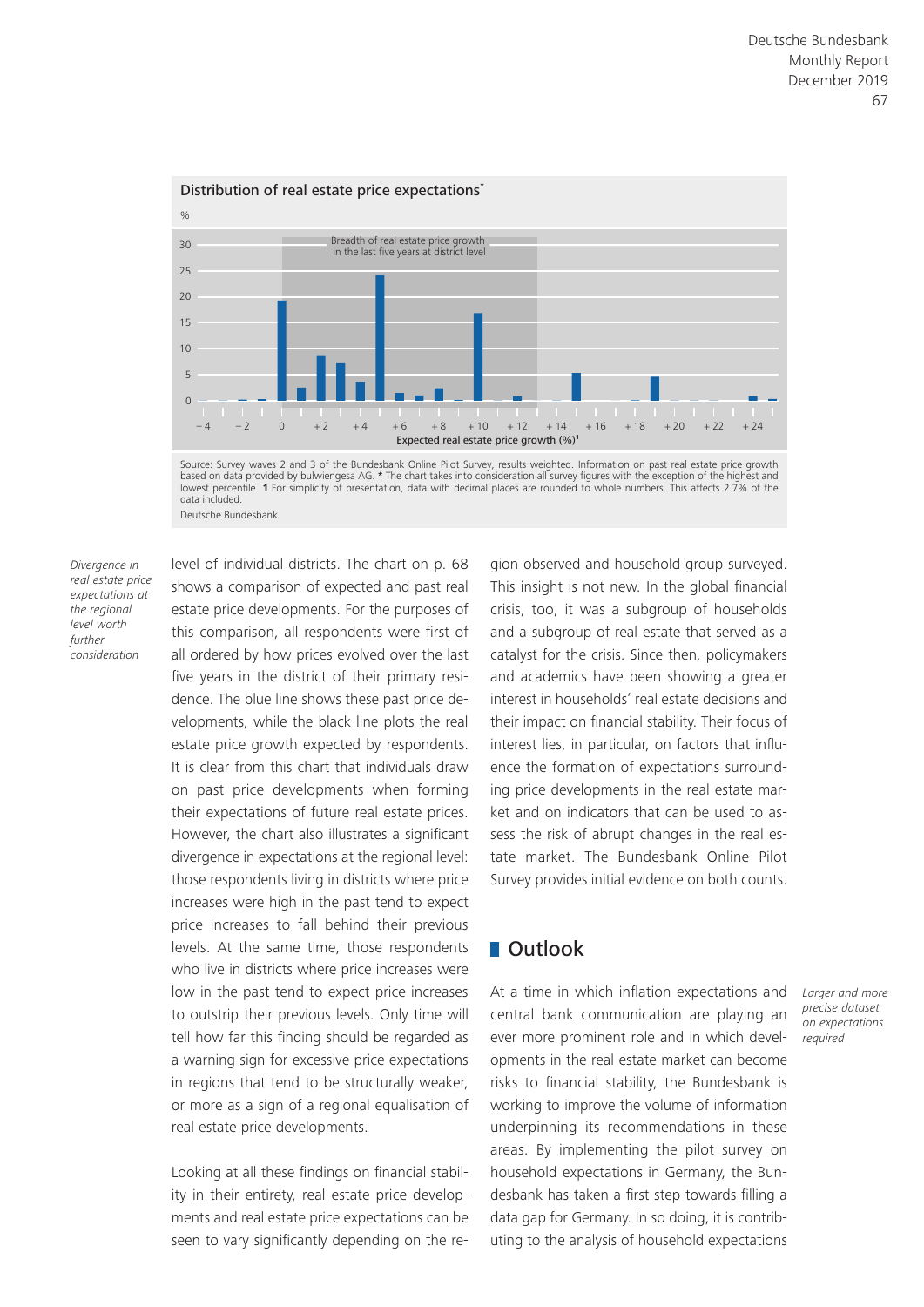Comparison of past and expected real estate price growth broken down by region**\***



and the related decisions on consumption, saving and investment.

Deutsche Bundesbank

*Bundesbank Online Pilot Survey delivers important insights into inflation expectations …*

With regard to inflation expectations, the results of the Online Pilot Survey show that consumers in Germany have relatively realistic expectations that, for a large portion of respondents, do not deviate sharply from the expectations of professional market players. That said, expectations do differ significantly across individual households. In particular, depending on income group, very different values come to light for individual uncertainty and the degree of agreement on inflation expectations. Individuals with higher incomes are less uncertain with regard to their expectations, and there is greater alignment in the inflation expectations of people in this income group. For lower income households, by contrast, individual uncertainty with regard to inflation expectations is greater, as are the differences between the individual inflation expectations in this group. These differences can have substantial consequences for the functioning and effectiveness of monetary policy measures. First, it is shown that individuals who are very uncertain with regard to their inflation expectations are more likely to revise their inflation expectations within a short period of time. Second, as academic research has shown that uncertainty and disagreement surrounding inflation expectations play an important role in monetary policy transmission,<sup>30</sup> the Bundesbank will act on these insights and collect data on how expectations and uncertainty regarding inflation evolve on a monthly basis.

In a similar manner, it has also been shown that data on individuals' expectations provide valuable information on current developments in the real estate market. In particular, data on individuals' expectations of rents and house prices allow granular, regional or householdgroup-specific analyses to be carried out. These are one factor in the early identification of possible credit-driven developments in the real estate market and thus of risks to financial stability. It is precisely this type of analysis that was found to be crucially needed following the financial crisis of 2007, and by rolling out the pilot survey on household expectations in Germany, the Bundesbank has started filling in one of the existing data gaps.

After evaluating the results from the pilot survey, the Bundesbank has decided to continue the monthly, internet-based survey of individuals in Germany. It will pool its expertise on expectations surveys in a Bundesbank Expectations Centre and make its services available to not only the research community but also the general public from 2021 onwards.

*… and into expectations regarding the real estate market*

*The Bundesbank will expand its expertise on expectation surveys*

30 See Falck et al. (2019).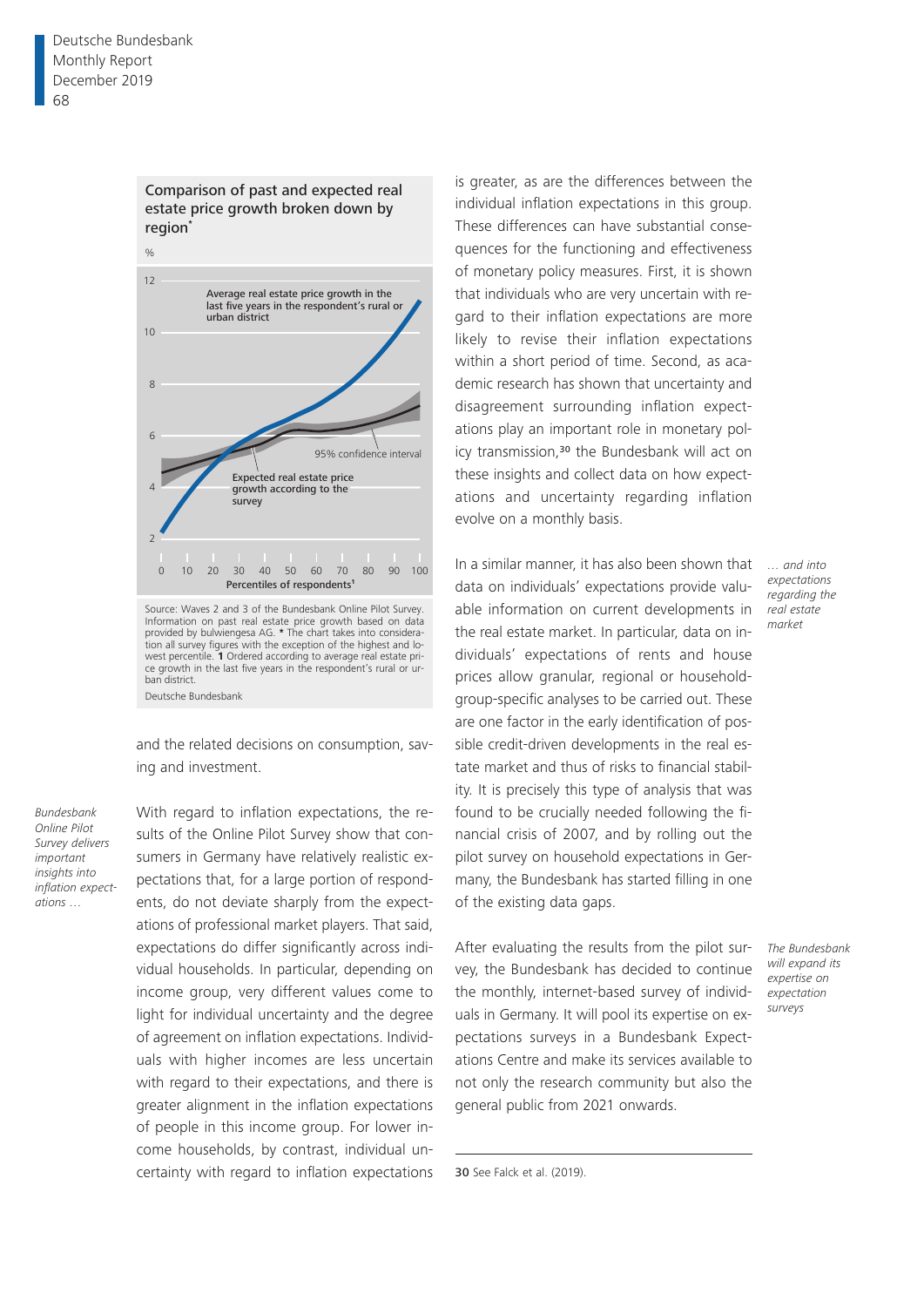# **List of references**

Abildgren, K., N. L. Hansen and A. Kuchler (2018), Overoptimism and house price bubbles, Journal of Macroeconomics, Vol. 56, pp. 1-14.

Adam, K., P. Kuang and A. Marcet (2011), House Price Booms and the Current Account, NBER Working Paper No 17224, July 2011.

Afrouzi, H. and L. Veldkamp (2019), Biased Inflation Forecasts, Meeting Papers No 894, Society for Economic Dynamics.

American Association for Public Opinion Research (2016), Standard definitions: Final dispositions of case codes and outcome rates for surveys.

Armona, L., A. Fuster and B. Zafar (2019), Home Price Expectations and Behaviour: Evidence from a Randomized Information Experiment, The Review of Economic Studies, Vol. 86 (4), pp. 1371- 1410.

Binder, C.C. (2017), Measuring uncertainty based on rounding: New method and application to inflation expectations, Journal of Monetary Economics, Vol. 90, pp. 1-12.

Bottone, M. and A. Rosolia (2019), Monetary policy, firms' inflation expectations and prices: causal evidence from firm-level data, Banca d'Italia Temi di discussione No 1218.

Burnside, C., M. Eichenbaum and S. Rebelo (2016), Understanding Booms and Busts in Housing Markets, Journal of Political Economy, Vol. 124 (4), pp. 1088-1147.

Case, K.E., R.J. Shiller and A. Thompson (2015), What Have They Been Thinking? Home Buyer Behavior in Hot and Cold Markets, NBER Working Paper No 18400, March 2015.

Clark, S. P. and T.D. Coggin (2011), Was there a U.S. house price bubble? An econometric analysis using national and regional panel data, The Quarterly Review of Economics and Finance, Vol. 51 (2), pp. 189-200.

Coibion, O., Y. Gorodnichenko and S. Kumar (2018a), How Do Firms Form Their Expectations? New Survey Evidence, American Economic Review, Vol. 108 (9), pp. 2671-2713.

Coibion, O., Y. Gorodnichenko, S. Kumar and M. Pedemonte (2018b), Inflation expectations as a policy tool?, NBER Working Paper No 24788.

Coibion, O., Y. Gorodnichenko and T. Ropele (2018c), Inflation Expectations and Firm Decisions: New Causal Evidence, NBER Working Paper No 25412.

Coibion, O., Y. Gorodnichenko and M. Weber (2019), Monetary Policy Communications and their Effects on Household Inflation Expectations, NBER Working Paper No 25482.

Crump, R.K., S. Eusepi, A. Tambalotti and G. Topa (2015), Subjective Intertemporal Substitution, Federal Reserve Bank of New York Staff Report No 734, revised on 1 March 2019.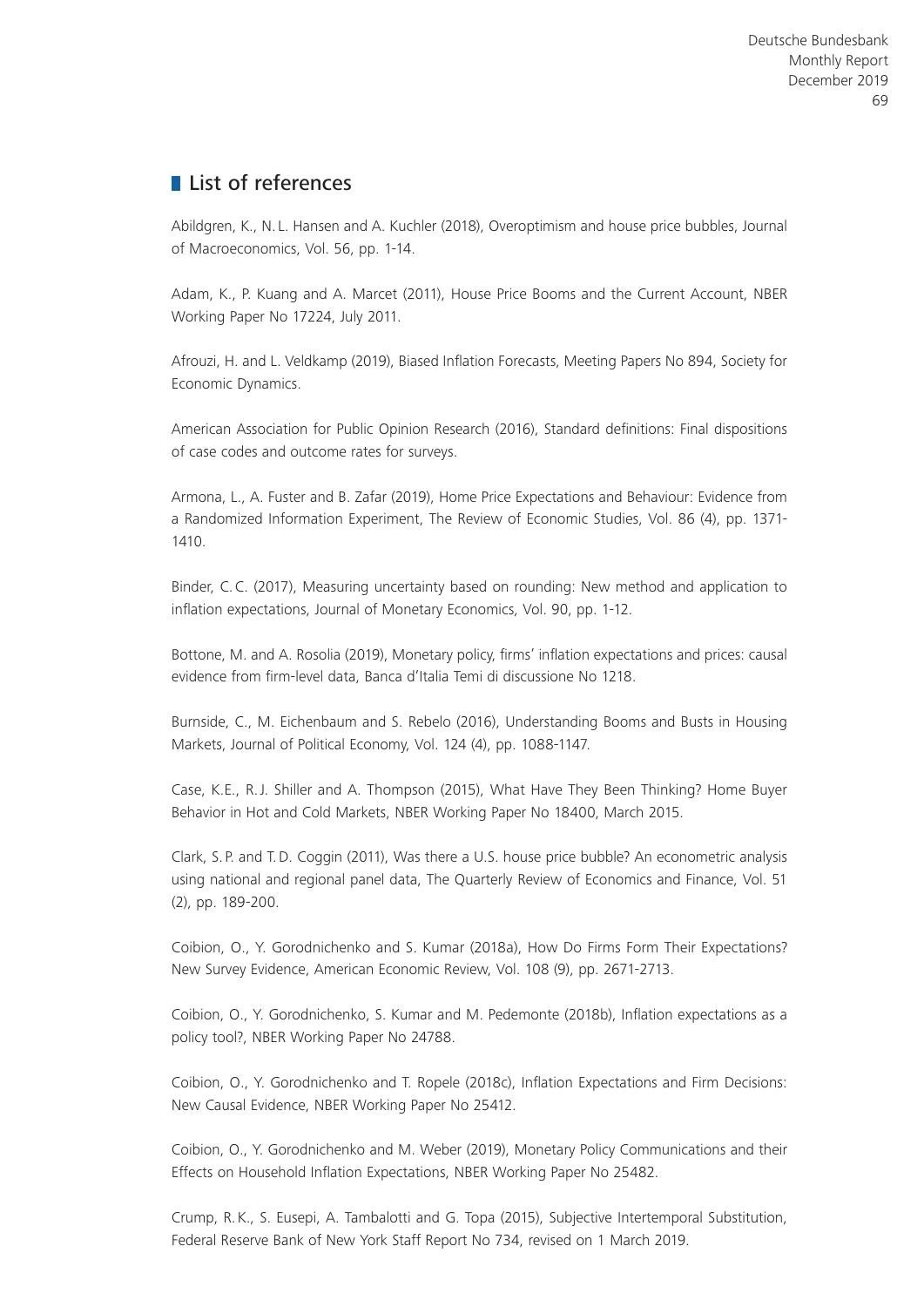D'Acunto, F., U. Malmendier, J. Ospina and M. Weber (2019a), Exposure to Daily Price Changes and Inflation Expectations, NBER Working Paper No 26237.

D'Acunto, F., D. Hoang, M. Paloviita and M. Weber (2019b), Cognitive Abilities and Inflation Expectations, American Economic Review Papers and Proceedings, Vol. 109, pp. 562-566.

De Haan, J. and J.-E. Sturm (2019), Central Bank Communication: How to Manage Expectations?, in The Oxford Handbook of the Economics of Central Banking, pp. 231ff.

Deutsche Bundesbank (2019a), Housing prices in Germany in 2018, Monthly Report, February 2019, pp. 53-55.

Deutsche Bundesbank (2019b), Financial Stability Review 2019, November 2019.

Deutsche Bundesbank (2018), Financial Stability Review 2018, November 2018.

Dräger, L. and G. Nghiem (2018), Are Consumers' Spending Decisions in Line With an Euler Equation? Gutenberg School of Management and Economics and Research Unit "Interdisciplinary Public Policy" Discussion Paper No 1802.

Falck, E., M. Hoffmann and P. Hürtgen (2019), Disagreement about inflation expectations and monetary policy transmission, Journal of Monetary Economics, forthcoming.

Federal Agency for Cartography and Geodesy (2018), Verwaltungsgebiete 1:250 000 (VG250), available at <https://gdz.bkg.bund.de/index.php/default/open-data.html>(last accessed on 12 August 2019).

Federal Institute for Research on Building, Urban Affairs and Spatial Development (2019a), INKAR, available at [https://www.inkar.de/](https://www.inkar.de) (last accessed on 13 November 2019).

Federal Institute for Research on Building, Urban Affairs and Spatial Development (2019b), Raumabgrenzungen: Referenzdateien und Karten, available at [https://www.bbsr.bund.de/BBSR/DE/](https://www.bbsr.bund.de/BBSR/DE/Raumbeobachtung/Downloads/downloads_node.html) [Raumbeobachtung/Downloads/downloads\\_node.html](https://www.bbsr.bund.de/BBSR/DE/Raumbeobachtung/Downloads/downloads_node.html) (last accessed on 13 November 2019).

Federal Statistical Office (2019), Häuserpreisindex, Preisindex für Bauland. Veränderungsraten zum Vorjahresquartal in %, available at [https://www.destatis.de/DE/Themen/Wirtschaft/](https://www.destatis.de/DE/Themen/Wirtschaft/Konjunkturindikatoren/Basisdaten/bpr410j.html) [Konjunkturindikatoren/Basisdaten/bpr410j.html](https://www.destatis.de/DE/Themen/Wirtschaft/Konjunkturindikatoren/Basisdaten/bpr410j.html) (last accessed on 13 November 2019).

Federal Statistical Office (2018), Bundesländer mit Hauptstädten nach Fläche, Bevölkerung und Bevölkerungsdichte am 31.12.2018, available at [https://www.destatis.de/DE/Themen/Laender-](https://www.destatis.de/DE/Themen/Laender-Regionen/Regionales/Gemeindeverzeichnis/Administrativ/02-bundeslaender.html)[Regionen/Regionales/Gemeindeverzeichnis/Administrativ/02-bundeslaender.html](https://www.destatis.de/DE/Themen/Laender-Regionen/Regionales/Gemeindeverzeichnis/Administrativ/02-bundeslaender.html) (last accessed on 13 November 2019).

Goldfayn-Frank, O. and J. Wohlfart (2019), Expectation Formation in a New Environment: Evidence from the German Reunification, Journal of Monetary Economics, forthcoming.